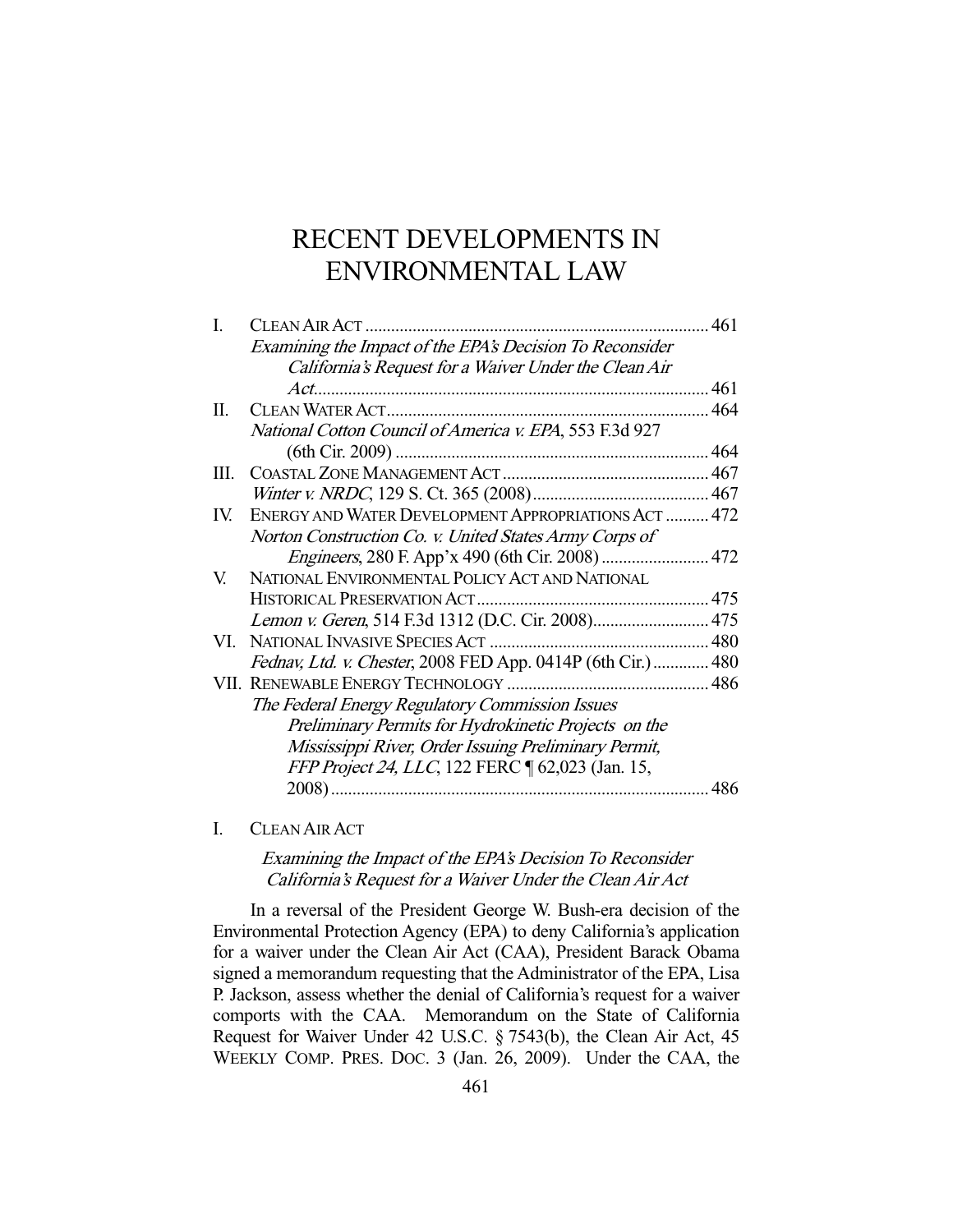EPA alone possesses the authority to adopt emissions standards for new motor vehicles. California State Motor Vehicle Pollution Control Standards; Greenhouse Gas Regulations; Reconsideration of Previous Denial of a Waiver of Preemption, 74 Fed. Reg. 7040, 7040 (Feb. 12, 2009). A state can only adopt and enforce emissions standards if the EPA Administrator decides to waive the CAA's general prohibition on a state's ability to set its own emissions standards.

 Section 209(b) of the CAA mandates that the EPA Administrator grant a state's waiver request if the EPA makes a determination that the state's standards "'will be, in the aggregate, at least as protective of public health and welfare as applicable Federal standards." *Id.* at 7041 (quoting 42 U.S.C.  $\S 7543(b)(1)$  (2006)). In other words, the Administrator must grant a state's waiver request unless the EPA concludes that (1) the state's determination with respect to the protectiveness of its standards is arbitrary and capricious, (2) the state does not need the standards to meet compelling and extraordinary conditions, or (3) the state's standards and enforcement procedures are not consistent with section 202(a) of the CAA. Id. (citing 42 U.S.C. § 7543(b)(A)-(C)).

 For decades leading up to the EPA's March 6, 2008, final decision to deny California's waiver application under the CAA, the EPA had given deference to California on such waivers because of the air pollution challenges that plague the state. Memorandum on the State of California Request for Waiver Under 42 U.S.C. 7543(b), the Clean Air Act, supra. In denying California's waiver request, then-Administrator Stephen L. Johnson based his decision on the lack of "compelling and extraordinary conditions." California State Motor Vehicle Pollution Control Standards; Notice of Decision Denying a Waiver of Clean Air Act Preemption for California's 2009 and Subsequent Model Year Greenhouse Gas Emission Standards for New Motor Vehicles, 73 Fed. Reg. 12,156 (Mar. 6, 2008). In reaching this decision, the Administrator opined that the climate change issues cited by California as justification for its own greenhouse gas emissions standards were not sufficiently different from those facing the rest of the nation and thus did not warrant California having its own motor vehicle emissions program. *Id.* at 12,156-57. According to EPA Administrator Johnson, section 209(b)(1)(B) of the CAA was not intended to provide a means for the states to address global climate change issues, and in any event, the climate change issues cited by the California Air Resources Board (CARB) did not amount to compelling and extraordinary conditions as required under section 209(b)(1)(B). Id. at 12,156-57. In its letter dated January 21, 2009, CARB requested that the EPA reconsider its denial of the California waiver request by focusing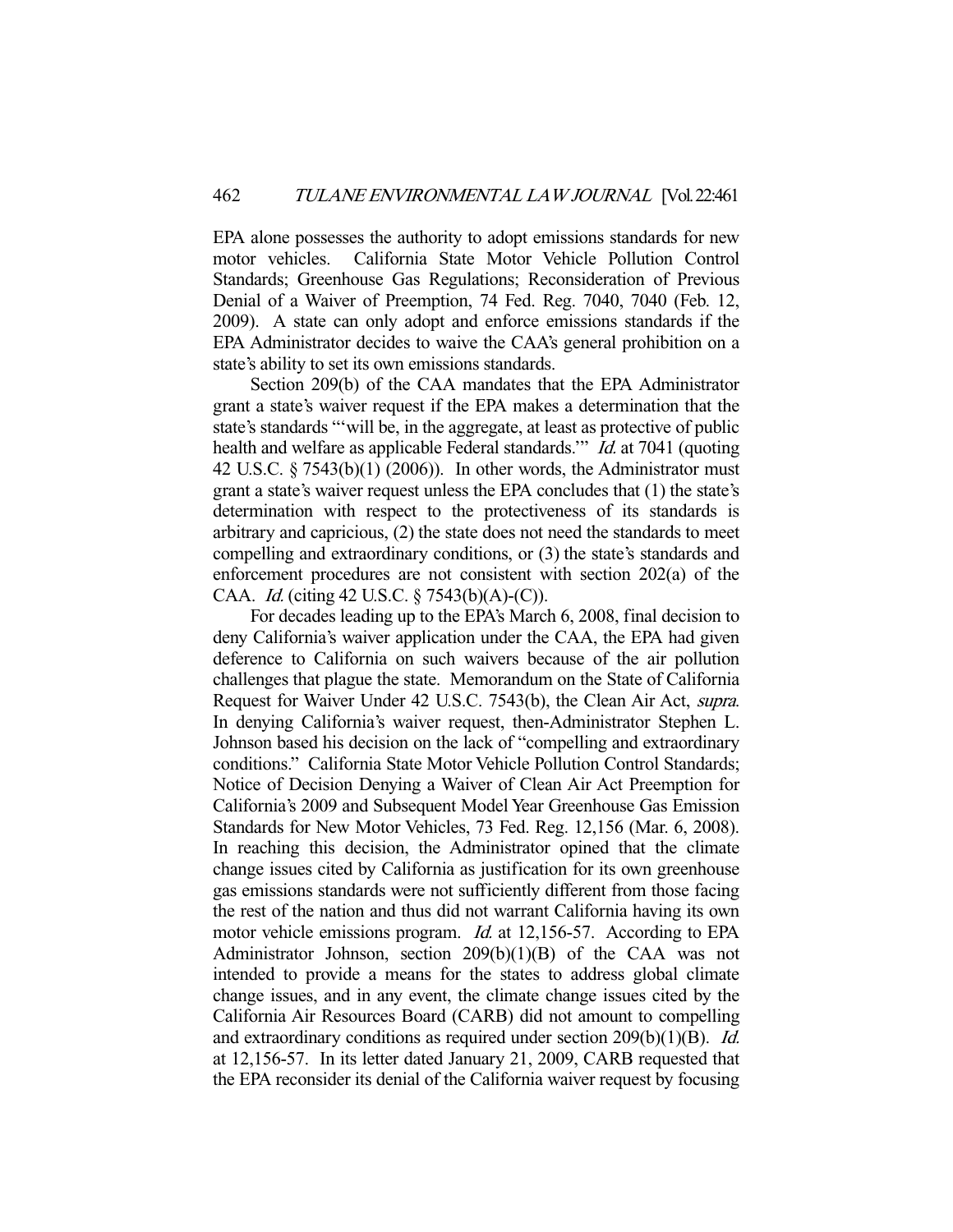on whether California continues to need its own motor vehicle emissions program (rather than considering the need for a greenhouse gas emissions program separately). Letter from Mary D. Nichols, Chairman, Cal. Air Res. Bd., to Lisa P. Jackson, Administrator-Designate, EPA (Jan. 21, 2009), available at http://www.regulations.gov/fdmspublic/component/ main?main=DocumentDetail&d=EPA-HQ-OAR-2006-0173-7044.1. In addition, CARB asked the EPA to revisit its determination that California's climate challenges were not sufficiently different from the rest of the nation.

 EPA Administrator Jackson welcomed President Obama's request to review the denial of the California waiver, stating, "It is imperative that we get this decision right, and base it on the best available science and a thorough understanding of the law." Press Release, EPA, EPA Revisits California Waiver Decision (Feb. 6, 2009), available at http://www.epa. gov/aging/press/epanews/2009/2009\_0206\_1.htm. If granted, the waiver will allow California to adopt the emissions standards CARB sets for passenger cars, light-duty trucks, and medium-duty passenger vehicles, beginning with vehicles in the model year 2009. California State Motor Vehicle Pollution Control Standards; Greenhouse Gas Regulations; Reconsideration of Previous Denial of a Waiver of Preemption, 74 Fed. Reg. 7040, 7040 (Feb. 12, 2009). Administrator Jackson's article in the Federal Register served as public notice of the EPA's reconsideration of the California waiver and of the public hearing on the matter which was held on March 5, 2009, in Washington, D.C. *Id.* at 7041. According to President Obama's memorandum, once Administrator Jackson reaches a decision as to whether California's waiver should be granted in light of the CAA, then the EPA shall take the appropriate action. Memorandum on the State of California Request for Waiver Under 42 U.S.C. § 7543(b), the Clean Air Act, supra.

 A decision by Administrator Jackson to grant California's waiver under the CAA would impact emissions standards far beyond the Golden State. If California is successful in limiting greenhouse gas emissions for new motor vehicles, then other states may follow suit by adopting emissions standards identical to those set by CARB in California. Provided the states' emissions standards are identical to those for which the EPA has granted a waiver and meet other statutory requirements, then these states can immediately adopt the new standards without the additional step of formally requesting a waiver from the EPA. Therefore, a decision by Administrator Jackson reversing the denial of California's waiver will have far reaching impacts outside of California and will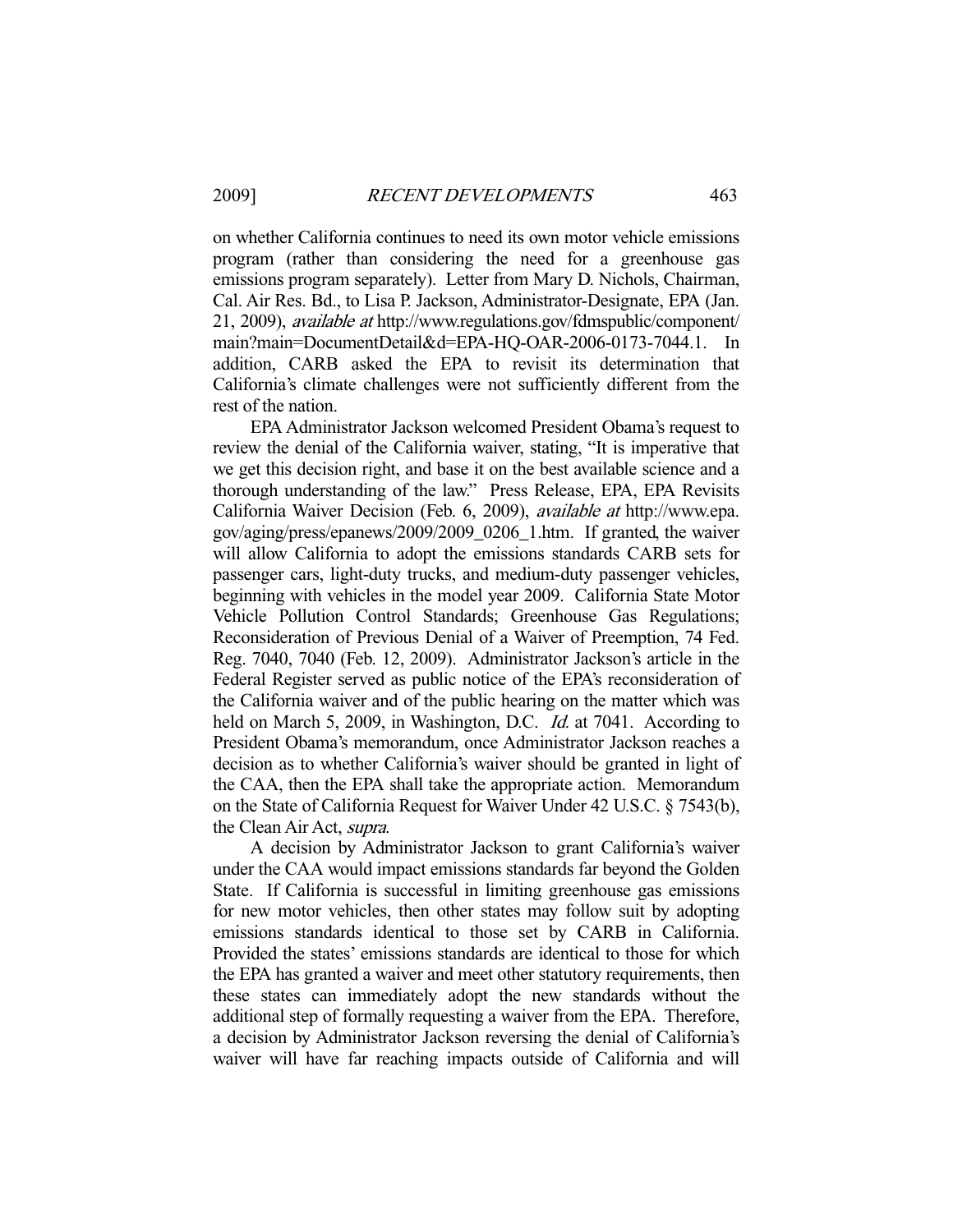make it easier for states to regulate greenhouse gas emissions for new motor vehicles.

Victoria A. Gallo

#### II. CLEAN WATER ACT

## National Cotton Council of America v. EPA, 553 F.3d 927 (6th Cir. 2009)

In *National Cotton Council of America v. EPA*, the United States Courts of Appeals for the Sixth Circuit vacated the Environmental Protection Agency's (EPA) final rule that pesticides applied according to the Federal Insecticide, Fungicide, and Rodenticide Act (FIFRA) are exempt from the Clean Water Act's (CWA) permitting requirements. 553 F.3d 927, 929-30 (6th Cir. 2009). The court held that the EPA's final rule was not a reasonable interpretation of the CWA. *Id.* at 930.

 Congress enacted the CWA to preserve the chemical, physical, and biological integrity of the waters of the United States in order to protect fish and wildlife and provide for recreation. To meet this goal, the CWA prohibits the discharge of any "pollutant" into navigable waters from any "point source" without an EPA-issued permit under the National Pollutant Discharge Elimination System (NPDES). 33 U.S.C. §§ 1311(a), 1342 (2006). In order to issue a permit, the EPA must first determine that the discharge of a pollutant under the proposed circumstances will not cause undue harm to water quality. *Id.* § 1342.

 In addition to regulating the CWA, the EPA also regulates the labeling and sale of pesticides under FIFRA. 7 U.S.C. §§ 136-136(b) (2006). All pesticides sold in the United States must be registered with the EPA. Nat'l Cotton Council, 553 F.3d at 931. The EPA will only approve pesticides when it finds that the chemical "'will not generally cause unreasonably adverse effects on the environment." Id. (quoting No Spray Coal. v. City of New York, 351 F.3d 602, 604-05 (2d Cir. 2003)). Since 1977, pesticide labels issued under FIFRA have been required to contain a notice stating that the pesticide could not be discharged into waters unless in accordance with an NPDES permit. *Id.* at 931.

 On November 27, 2007, the EPA issued a final rule which determined that pesticides applied in accordance with FIFRA are exempt from the CWA's NPDES permitting requirements. Id. at 929 (citing 71 Fed. Reg. 68,483 (Nov. 27, 2006)). The final rule states that pesticides do not require an NPDES permit if: (1) pesticides are applied directly to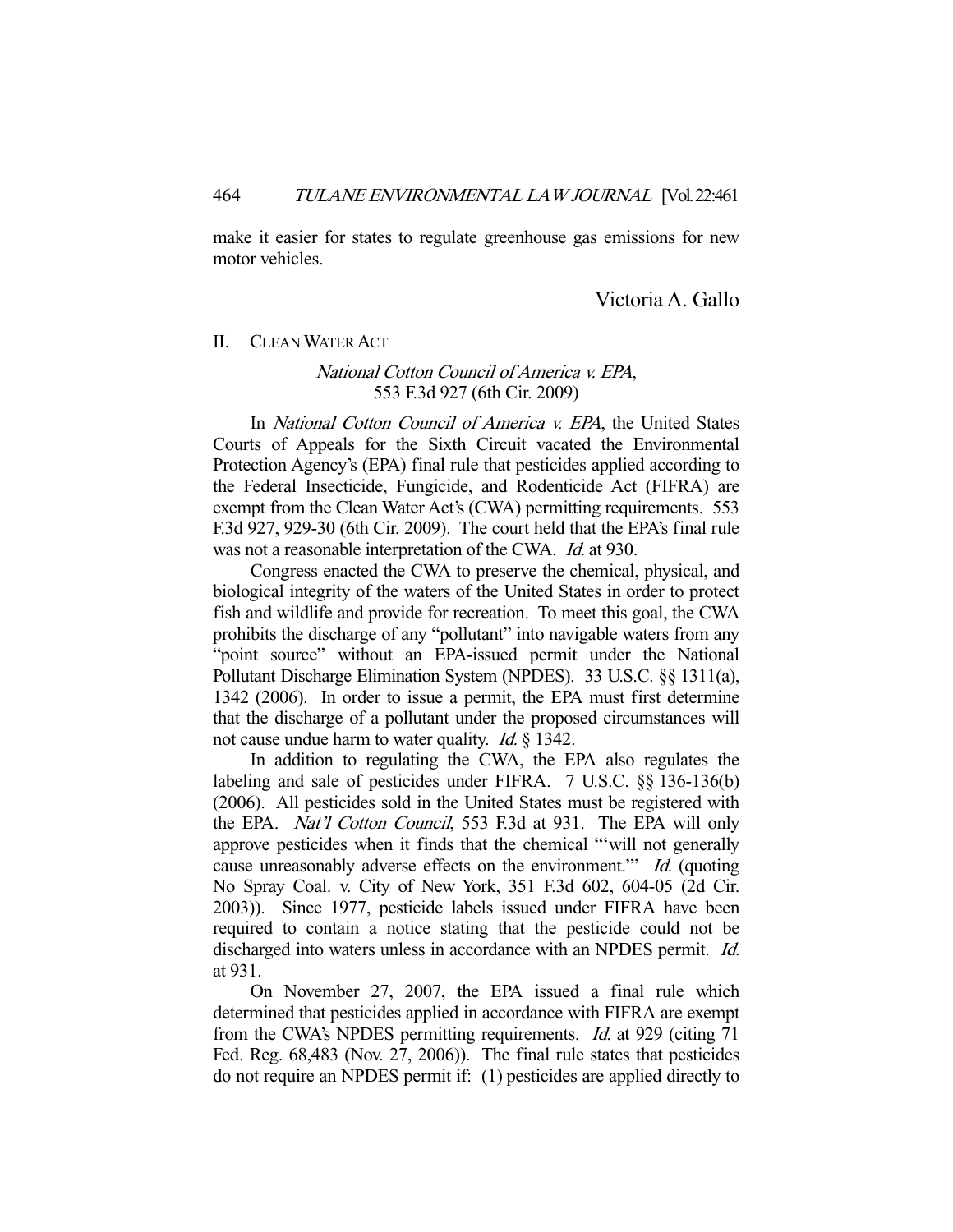waters of the United States in order to control pests; or (2) pesticides are applied above or near waters of the United States, where a portion of the pesticides will unavoidably be deposited into the waters, in order to control pests. Id. at 931-32 (citing 40 C.F.R. § 122.3(h) (2008)). Organizations representing environmental interest groups and industry interest groups filed petitions for review of the final rule, arguing that the EPA exceeded its authority in exempting FIFRA-compliant applications of pesticides from the NPDES permitting requirements. Id.

 The EPA argued that the CWA as it applies to pesticides is ambiguous and that its determination that pesticides are exempt is reasonable. Id. at 934-35. The EPA further contended that Congress defined the term "pollutant" to mean one of sixteen specific items, and pesticides do not fit the definition of any of these items. Among these sixteen items are "chemical wastes" and "biological materials." Id. Although pesticides are either chemical or biological in nature, the EPA argued that pesticides are neither chemical wastes nor biological materials within the meaning of the CWA. According to the EPA, pesticides are not chemical wastes because pesticides are applied for a specific purpose and thus are not wastes in the ordinary definition of the word. *Id.* at 935. The EPA concluded that pesticides could not then be biological materials because to find otherwise would lead to the inconsistent result that biological pesticides are pollutants, but chemical pesticides are not. Id. at 931.

 The EPA further argued that although pesticide residue and excess pesticide are pollutants because they are wastes, a permit is not required for pesticide applications that result in excess or residue pesticide because the CWA, according to the EPA's interpretation, only requires permits for discharges that are both pollutants and are from a point source at the time of discharge. The EPA contended that excess and residue pesticides are not discharged from a point source because at the moment of discharge there is only pesticide.

 In determining whether the EPA exceeded its authority under the CWA in issuing its final rule, the court followed the two-part test outlined in Chevron U.S.A., Inc. v. NRDC, 467 U.S. 837, 842-43 (1984). Under the *Chevron* test, the court must first determine whether the intent of Congress is clear as to the precise question at issue. Id. at 842. If the intent of Congress is clear, the analysis ends there, for the court must give effect to the unambiguously expressed intent of Congress. Id. at 842-43. If the statute is silent or ambiguous regarding the question at issue, the court then determines whether the agency's interpretation is based on a permissible construction of the statute. *Id.* at 843.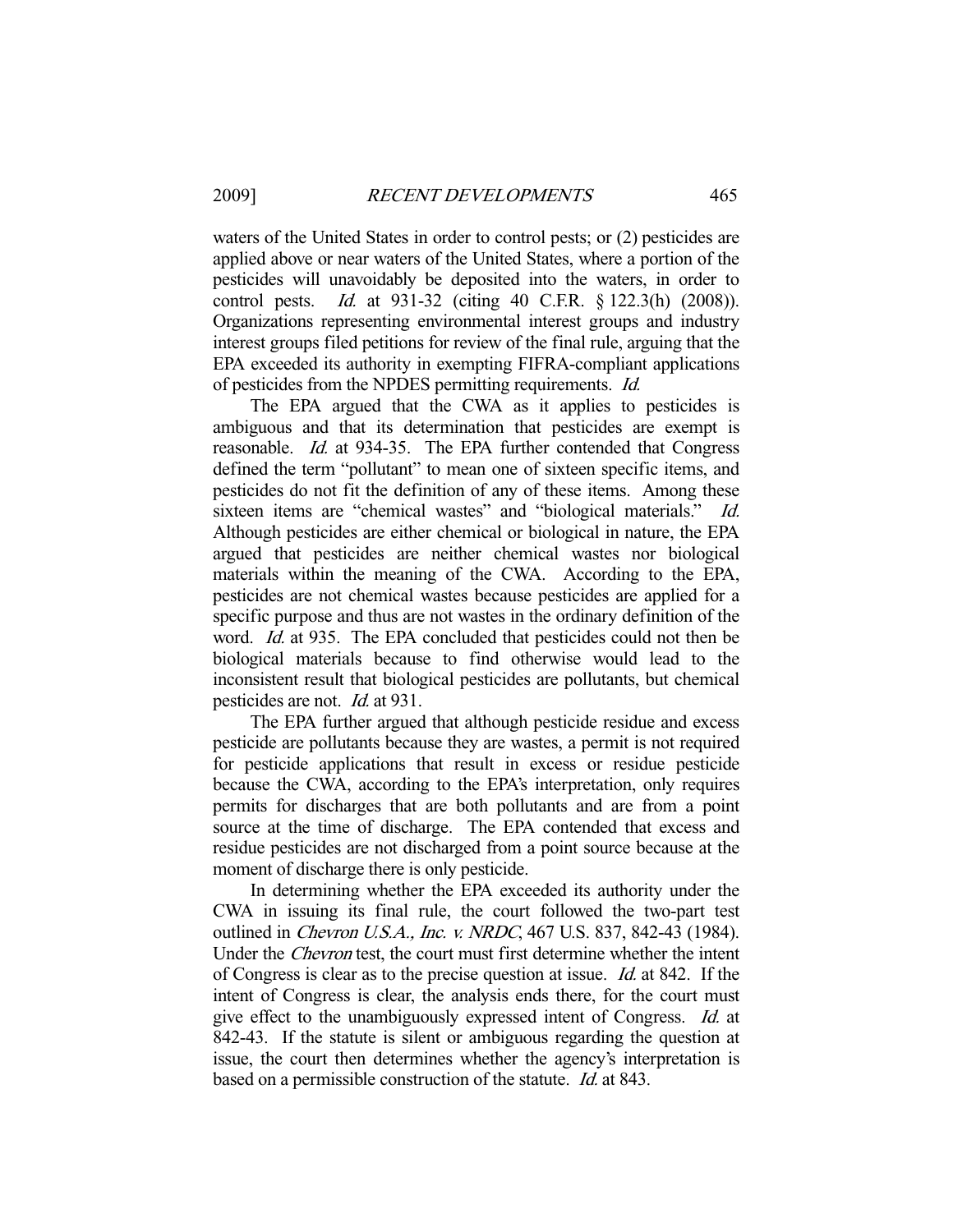The court noted that a word in a statute should be given its ordinary and common meaning, absent an indication that Congress intended otherwise. Nat'l Cotton Council, 553 F.3d at 935. The court defined waste as "'eliminated or discarded as no longer useful or required," *id.* (quoting THE NEW OXFORD AMERICAN DICTIONARY 1905 (Elizabeth J. Jewell & Frank Abate eds., 2001)), or "'any useless or worthless byproduct of a process or the like," *id.* (quoting AMERICAN HERITAGE DICTIONARY 1447 (1979)), in accordance with the common meaning given in several dictionaries. Given this meaning, the Sixth Circuit stated that "chemical waste," for the purposes of the CWA, would include discarded chemicals, superfluous chemicals, or refuse or excess chemicals. Id. at 936-37. Thus, the court concluded that when a chemical pesticide is intentionally applied for a specific purpose, it is not a chemical waste and does not require an NPDES permit. Id. at 936.

 However, the EPA admitted that excess pesticide and pesticide residue meet the common definition of waste. Id. at 935. The EPA instead defended its rule on the grounds that excess pesticide and residue are not discharged from a point source. The CWA defines a point source as "any discernable, confined, and discrete conveyance." 33 U.S.C. § 1362(14) (2006). The EPA argued that when the pesticide is discharged, it is a nonpollutant, and the excess pesticide and residue are not created until after they are already in the water. Nat'l Cotton Council, 553 F.3d at 938-39. Therefore, they are not pollutants at the time of discharge and thus do not require a permit, according to the EPA. The Sixth Circuit rejected this argument. *Id.* at 939-40. The court pointed out that "there is no requirement that the discharged chemical, or other substance, immediately cause harm to be considered as coming from a 'point source.' Rather, the requirement is that the discharge come from a 'discernable ... conveyance,'... which is the case for pesticide applications." Nat'll Cotton Council, 553 F.3d at 939 (quoting 33 U.S.C. § 1362(14)). The court further stated that "injecting a temporal requirement" to the discharge of a pollutant is unsupported by the CWA and contrary to its purpose in general and the NPDES program in particular. The court added that if the EPA's interpretation of the CWA were allowed to stand, "discharges that are innocuous at the time they are made but extremely harmful at a later point would not be subject to the permitting program." This would go against Congress's directive that the EPA protect water quality and aquatic life.

 The court then considered whether biological pesticides were "biological material" within the meaning of the CWA. The court defined "material" as "that which constitutes the substance of a thing." The court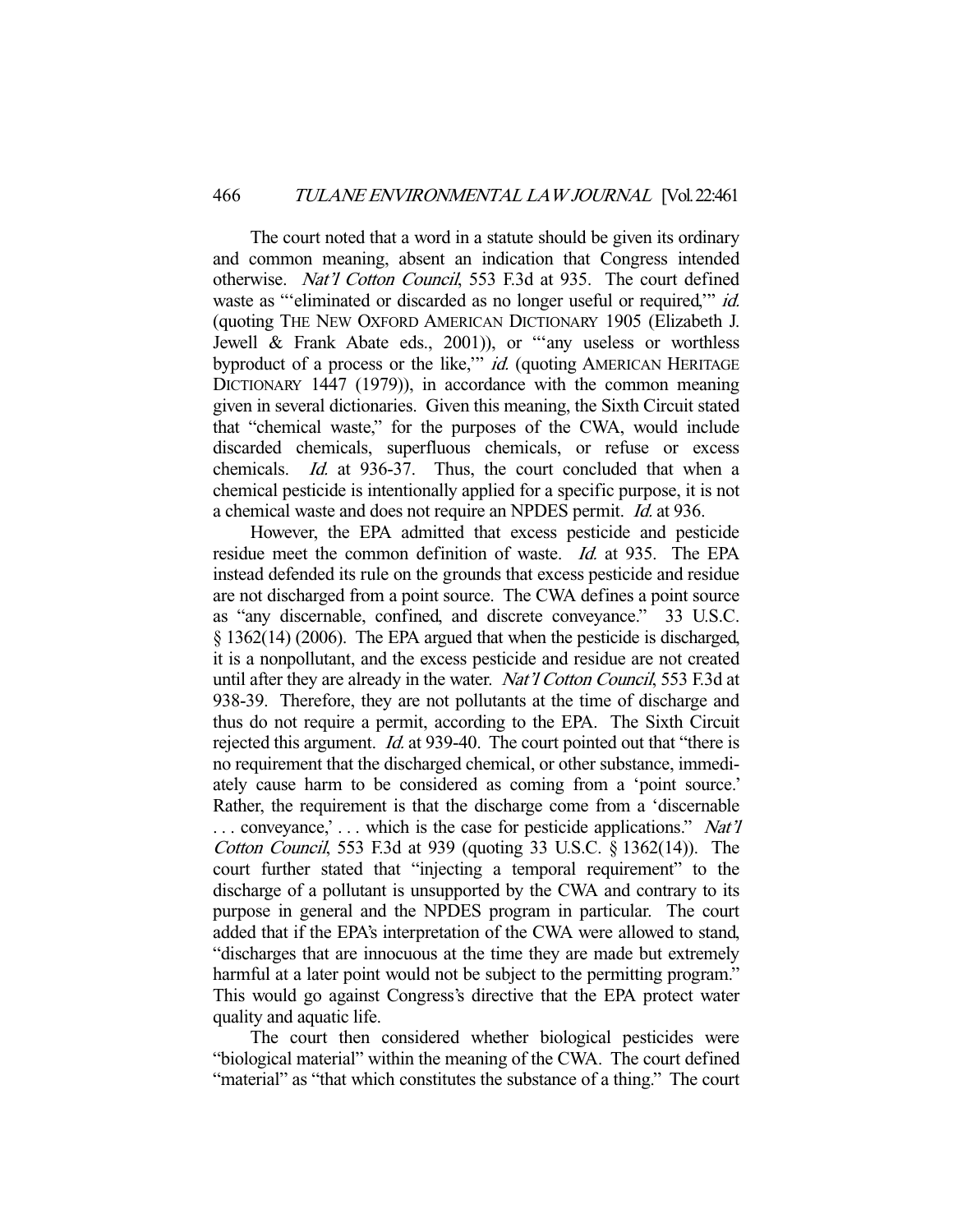said that the language was plain and unambiguous, and thus it was compelled to hold that matter of a biological nature, such as biological pesticides, were biological material and must comply with the CWA if it is discharged into water. The court pointed out that Congress could have used a more limiting term, such as "biological waste," if it had intended to restrict the meaning. According to the court, "[I]f we are to give meaning to the word 'waste' in 'chemical waste,' we must recognize Congress's intent to treat biological and chemical pesticides differently." Id. at 938. Thus, biological pesticides, regardless of whether or not it is excess pesticide or residue, is always subject to the NPDES requirements of the CWA. Id. at 937.

 The Sixth Circuit thus vacated the EPA's final rule, holding that dischargers of both chemical and biological pesticide pollutants are subject to the CWA's NPDES permitting program. *Id.* at 940. This decision was only a small victory, however. The EPA and state authorities may also grant general permits that allow for the discharge of a specific pollutant or type of pollutant across an entire region. The court pointed out that "'once [the] EPA or a state agency issues such a [general] permit, covered entities, in some cases, need take no further action to achieve compliance with the NPDES besides adhering to the permit conditions." *Id.* at 931 (quoting S. Fla. Water Mgmt. Dist. v. Moccosukee Tribe of Indians, 541 U.S. 95, 108 n.\* (2004)). At least two states have already issued general permits for pesticides.

Lynn Doiron

III. COASTAL ZONE MANAGEMENT ACT

## Winter *v. NRDC*, 129 S. Ct. 365 (2008)

In *Winter v. NRDC*, the United States Supreme Court reversed the United States Court of Appeals for the Ninth Circuit's decision to uphold the district court's preliminary injunction of the United States Navy's training exercises conducted off the coast of Southern California. The training exercises are referred to collectively as SOCAL. Winter v. NRDC, 239 S. Ct. 365, 370 (2008). The Court found that the district court abused its discretion in imposing sonar shutdown and power-down requirements on the Navy, and it reversed and vacated those portions of the injunction. Id. at 382.

 Justice Roberts, joined by Justices Scalia, Kennedy, Thomas, and Alito, delivered the opinion of the Court. *Id.* at 369. The Court began by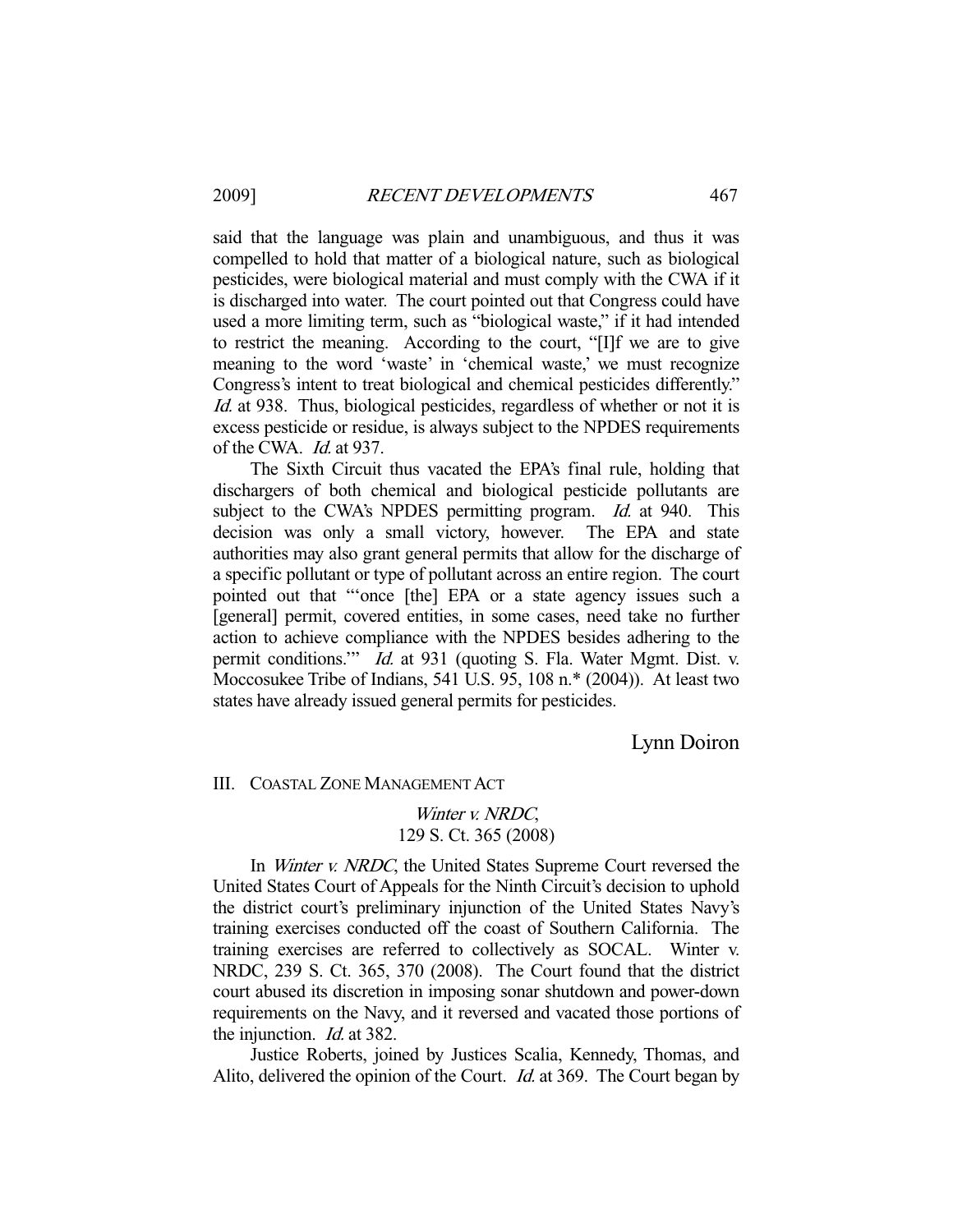mapping out the complicated history of the case. *Id.* at 371-72. In February 2007, the Navy released its environmental assessment (EA) of fourteen SOCAL training exercises scheduled through 2009, as required by the National Environmental Policy Act (NEPA). Id. at 372. Because the EA concluded that the Navy's exercises would not have a significant impact on the environment, the Navy determined that NEPA did not require a more in-depth environmental impact statement (EIS) before the training sessions could be executed. Shortly after the release of the EA, the plaintiff National Resource Defense Council (NRDC), concerned that the Navy's use of mid-frequency active (MFA) sonar in the training exercises would cause serious harm to various species of marine mammals present in the SOCAL waters, sought a preliminary injunction of the training exercises based on alleged violations of NEPA, the Endangered Species Act (ESA), the Administrative Procedure Act (APA), and the Coastal Zone Management Act (CZMA). The United States District Court for the Central District of California granted the motion for a preliminary injunction and prohibited the Navy from using MFA sonar during its remaining training exercises. NRDC v. Winter, 2007 WL 2481037, at \*10-11 (C.D. Cal. Aug. 7, 2007). On appeal, the Ninth Circuit agreed with the district court that preliminary injunctive relief was appropriate. The Ninth Circuit concluded, however, that a blanket injunction was overbroad and remanded the case to the district court to "narrow its injunction so as to provide mitigation conditions under which the Navy may conduct its training exercises." NRDC v. Winter, 508 F.3d 885, 887 (9th Cir. 2007).

 On remand from the Ninth Circuit, the district court entered a preliminary injunction allowing the Navy to use MFA sonar only as long as it implemented a number of mitigation measures. NRDC v. Winter, 530 F. Supp. 2d 1110, 1118-21 (C.D. Cal. 2008). The Navy appealed, challenging two of the mitigation measures: (1) shutting down MFA sonar when a marine mammal is spotted within 2200 yards of a vessel and (2) powering down MFA sonar by six decibels during significant surface ducting conditions, in which sound travels further than it otherwise would due to temperature differences in adjacent layers of water. NRDC v. Winter, 518 F.3d 658, 676 (9th Cir. 2008). The Navy also sought and received from the President an exemption from CZMA pursuant to 16 U.S.C.  $\S$  1456(c)(1)(B) (2006) and an authorization from the Council on Environmental Quality (CEQ) to implement alternative arrangements to the district court's injunction. In light of these actions, the Navy moved to vacate the district court's injunction with respect to the 2200-yard shutdown zone and the restrictions on training in surface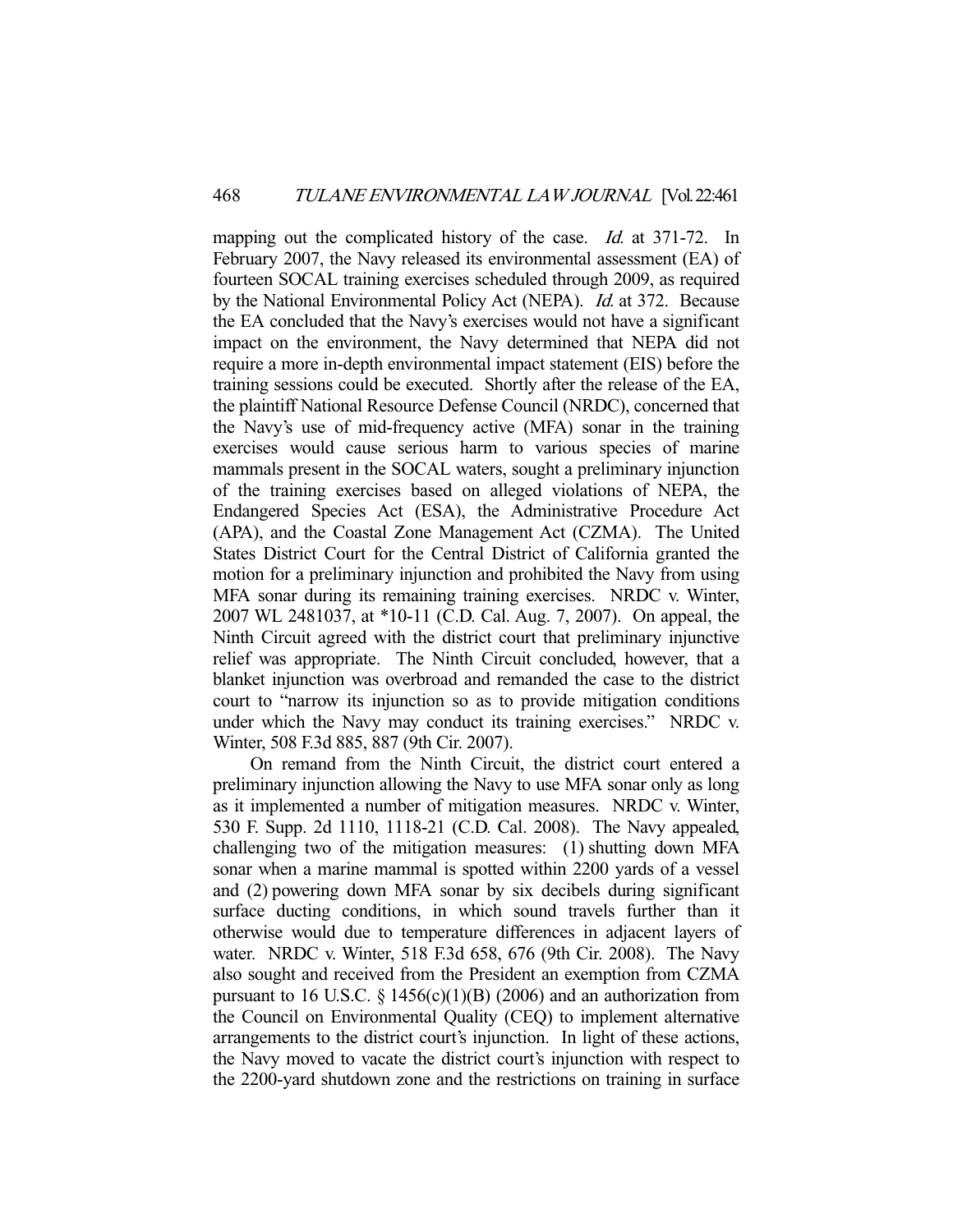ducting conditions. NRDC v. Winter, 527 F. Supp. 2d 1216, 1238 (C.D. Cal. 2008), aff'd, 518 F.3d 658 (9th Cir. 2008). The district court refused to do so, and the Ninth Circuit affirmed.

 The Court began its analysis with a brief summary of each party's argument on the first factor in the preliminary injunction inquiry: likelihood of success on the merits. Winter v. NRDC, 129 S. Ct. 365, 375 (2008). Without deciding on this issue, the Court moved on to the next factor: likelihood of the plaintiff suffering irreparable harm if the injunction is not ordered. The Court disagreed with both the district court and the Ninth Circuit's holdings that a plaintiff need only demonstrate a "possibility" of irreparable harm. Agreeing with the Navy's argument, the Court stated, "Issuing a preliminary injunction based only on a possibility of irreparable harm is inconsistent with our characterization of injunctive relief as an extraordinary remedy that may only be awarded upon a clear showing that the plaintiff is entitled to such relief." Id. at 375-76 (citing Mazurek v. Armstrong, 520 U.S. 968, 927 (1997)). The Court was unsure whether this incorrect standard affected the Ninth Circuit's analysis, however, because the Ninth Circuit affirmed the district court's conclusion of a "near certainty" of irreparable harm. Id. at 376. The Court did recognize, however, that the Navy challenged only two of six restrictions in the preliminary injunction and found that the district court's failure to reconsider the irreparable harm question in the context of the more narrow challenge was a significant error.

 The Navy's forty-year history of conducting sonar-training exercises as part of SOCAL is another fact that the Court found pertinent to the likelihood of success and irreparable harm inquiries. The Court was not convinced that the Navy's failure to complete an EIS would violate NEPA. One of the reasons NEPA requires an EIS is to discover and prevent prospective environmental harms. Here, the Navy had forty years of experience conducting SOCAL that allowed it to discover and prevent harm.

 Next, the Court moved on to balancing the competing claims of injury. In this discussion, the Court decided that even if the plaintiff had shown irreparable injury and a likelihood of success on the merits, the harm suffered by the plaintiffs was outweighed by the public interest and the Navy's interest in effective, realistic training of its sailors. Id. at 377. These factors alone required the denial of the requested injunctive relief. In coming to this conclusion, the Court stressed the great deference given to military authorities concerning the importance of a particular military interest. The Court was persuaded by the Navy's most senior officers' declarations that the threat imposed by enemy submarines is serious and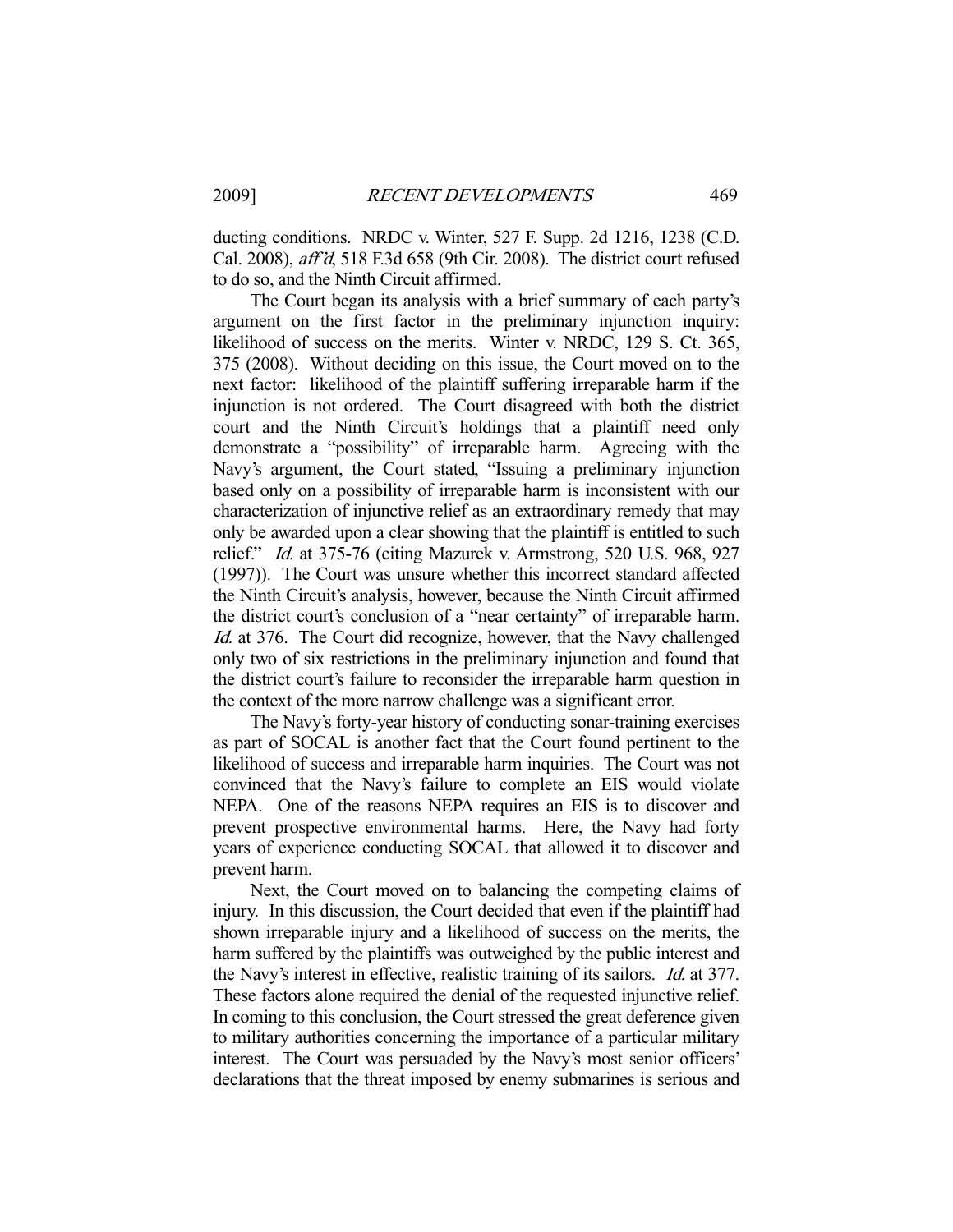that the need for extensive sonar training to counter the threat is "mission critical." The Court proclaimed that it was not even a "close question" because the most serious possible injury to the plaintiffs would be "harm to an unknown number of the marine mammals that they study and observe." Id. at 378. In contrast, the Navy's deploying an inadequately trained antisubmarine force would jeopardize the safety of the fleet. The Court, in finding an abuse of discretion, held that neither the district court nor the Ninth Circuit took proper consideration of, or gave sufficient weight to, the views of top Navy advisors and relied instead on flawed reasoning about the Navy's training options when it upheld the challenged restrictions. Id. at 378-79.

 Justice Breyer, with whom Justice Stevens joined in Part I, filed an opinion concurring in part and dissenting in part. Id. at 382. In Part I, Justice Breyer determined that the record did not provide enough support for the preliminary injunction. *Id.* at 383-84. The uncertainty of the harm caused by the Navy's activities and the seriousness of the harm to the Navy's ability to maintain an adequate defense led Justice Breyer to conclude that the injunction was inappropriate. Id. at 384. Justice Breyer found it particularly important that the district court disregarded, without explanation, the Navy's contentions, supported by multiple affidavits, that the two extra conditions would seriously interfere with its ability to conduct training exercises.

 In Part II, Justice Breyer stated that the modified conditions imposed by the court of appeals in its February stay order "reflect[ed] the best equitable conditions that can be created in the short time available before the exercises are complete and the EIS is ready." Id. at 387. Justice Breyer would have modified the Ninth Circuit's order so that the provisional conditions would remain in place until the Navy's completion of an acceptable EIS. This order, imposed pending this Court's resolution of the case, modified the two mitigation conditions at issue. First, the Court order mandated that the Navy suspend sonar use in the 2200-yard shutdown zone when a marine mammal is detected there, except if sonar is being used at a "critical point in the exercise." In this case, the Navy must "power down [by an amount that] is proportional to the mammal's proximity to the sonar." Second, as to surface ducting, the Court's order required the Navy to stop sonar use when a marine mammal is detected within 500 meters, and the amount by which the Navy ship is otherwise required to power down is proportional to the mammal's proximity to the sonar source.

 Justice Ginsberg, with whom Justice Souter joined, dissented and filed an opinion. Justice Ginsberg focused on the merits and stated that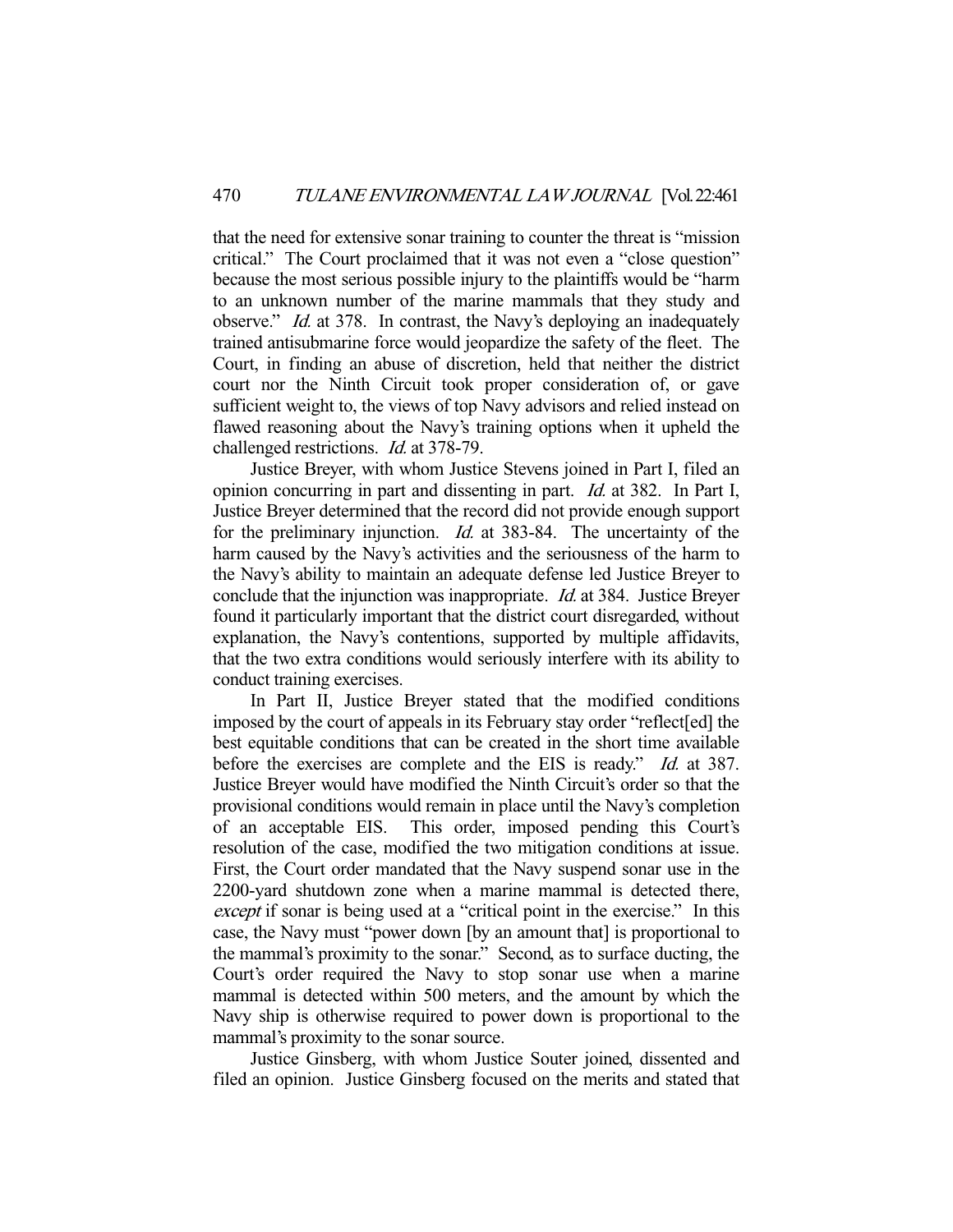the EIS is NEPA's "core requirement." *Id.* at 389 (citing Dep't of Transp. v. Pub. Citizen, 541 U.S. 752, 757 (2004)). The EIS requirement "'ensures that important effects will not be overlooked or underestimated only to be discovered after resources have been committed or the die otherwise cast.'" Id. at 389 (quoting Robertson v. Methow Valley Citizens Council, 490 U.S. 332, 351-52 (1989)). It also serves the purpose of providing information to the public and other agencies. Id. at 389-90. Justice Ginsburg found that the Navy's decision to publish the EIS after the completion of the exercises defeated those purposes. Id. at 390. Justice Ginsberg also found fault with the Navy's seeking relief from the executive branch rather than Congress, who did not have the authority to eliminate NEPA's command.

 The dissent next discussed the inherent flexibility in equity jurisdiction. Id. at 391-92. It noted that "courts do not insist that litigants uniformly show a particular, predetermined quantum of probably success or injury," but have measured claims for relief "on a 'sliding scale,' sometimes awarding relief based on a lower likelihood of harm when the likelihood of success is very high." *Id.* at 392 (citing 11A CHARLES A. WRIGHT, ARTHUR R. MILLER & MARY KAY KANE, FEDERAL PRACTICE AND PROCEDURE § 2948.3, at 195 (2d ed. 1995)). Conducting a balancing of equities on both sides, Justice Ginsberg pointed out that the Navy's own EA predicted substantial harm to marine mammals. In light of this fact, along with the NRDC's "inevitable" success on the merits of its claim that NEPA required the Navy to prepare an EIS, the history of the litigation, and the public interest, Justice Ginsberg disagreed with the majority's opinion. *Id.* at 393. Her dissent would have affirmed the Ninth Circuit's judgment.

 Because the Court deferred so heavily to the Navy's assertion of harm to its mission of providing national security, this case might provide precedent that will serve as a brick wall between environmentally concerned groups and a preliminary injunction seeking to modify or halt military training activities that cause harm to the environment. In coming to its conclusion, however, the Court also relied on a lack of evidence of sufficiently specific harm to specific species. If environmentally concerned plaintiffs in a particular case have more concrete, species-specific evidence of the dangers that military activities impose on the environment, courts may see the necessity of preliminary injunctions.

Natalie K. Mitchell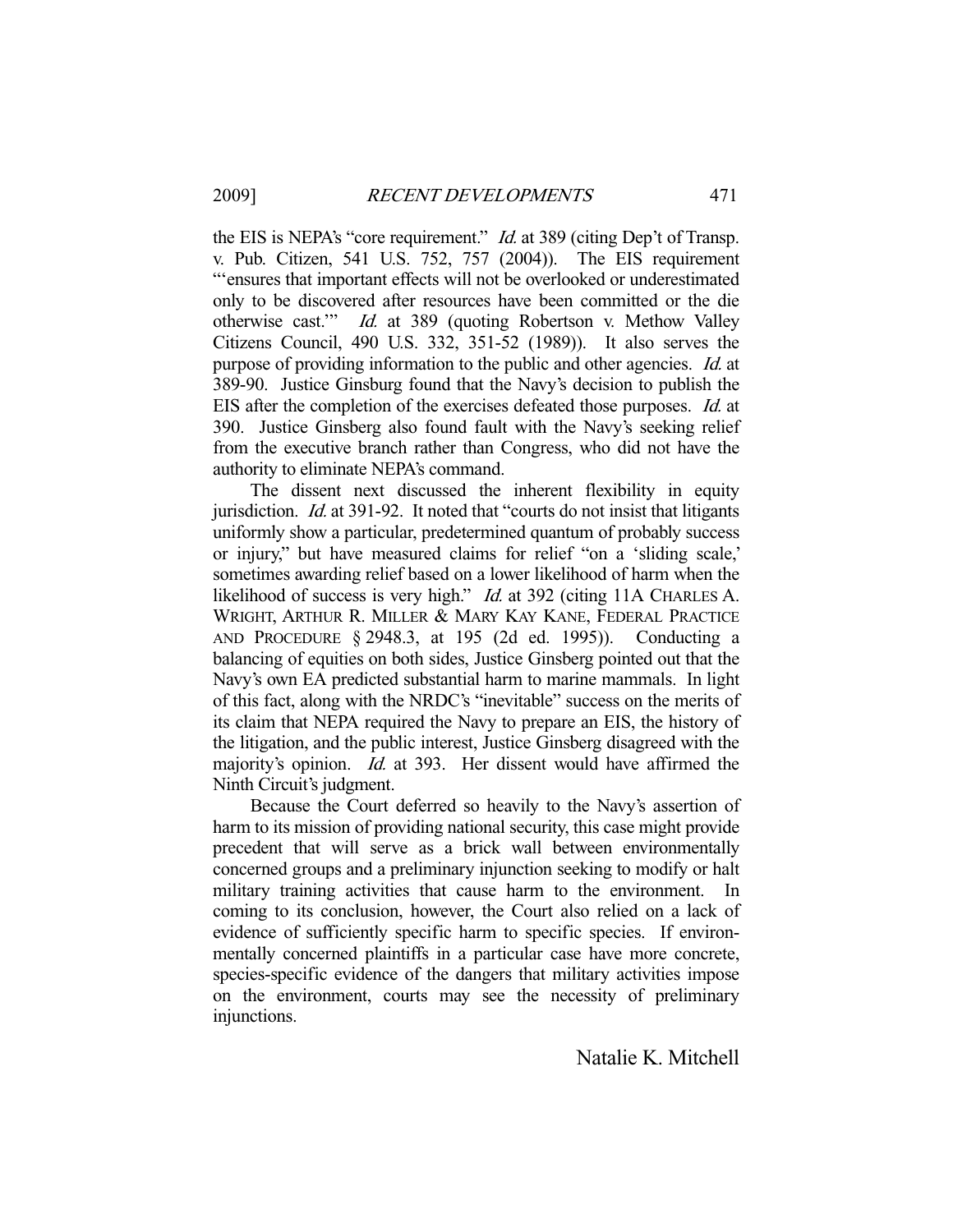#### IV. ENERGY AND WATER DEVELOPMENT APPROPRIATIONS ACT

# Norton Construction Co. v. United States Army Corps of Engineers, 280 F. App'x 490 (6th Cir. 2008)

 In Norton Construction Co. v. United States Army Corps of Engineers, the United States Court of Appeals for the Sixth Circuit affirmed the United States District Court for the Northern District of Ohio's finding that the United States Army Corps of Engineers (Corps) reasonably interpreted the Energy and Water Development Appropriations Act and therefore did not violate Norton Construction Company's constitutional rights. Norton Constr. Co. v. U.S. Army Corps of Eng'rs, 380 F. App'x 490, 492 (6th Cir. 2008).

 The Corps maintains jurisdiction over wetlands and streams that fall within the Muskingum Watershed in Tuscarawas County, Ohio. Norton is an Ohio-based construction company involved in landfill construction. Norton sought to construct a landfill within the Muskingum Watershed. Under section 404 of the Clean Water Act (CWA), because construction of the landfill would require filling wetlands and streams within the jurisdiction of the Corps, Norton was required to obtain a permit from the Corps before construction could begin. See 33 U.S.C. § 1344 (2006). After the expiration of a temporary appropriations rider, the enactment of the Energy and Water Development and Appropriations Act of 2006 (EWDAA), and decisions from both the district court and the Sixth Circuit, the Corps finally disposed of Norton's application by determining that it was barred by section 103 of the EWDAA. See Pub. L. No. 109-103, 119 Stat. 2247 (2005). Norton then filed an amended complaint in the district court seeking injunctive relief; the court denied the requested relief, and Norton appealed. Norton Constr., 380 F. App'x at 492.

 The Sixth Circuit first identified the relevant issue in the case: the definition of the term "Muskingum Watershed" and, specifically, whether the definition of "Muskingum Watershed" adopted by the Corps was ambiguous. Norton argued that the term was "patently ambiguous" and the Corps' definition was overinclusive. The court held that the Corps' definition of the term was reasonable and that the end result would be the same whether or not Chevron deference was applied to the Corps' interpretation. Id. at 494-95 (citing Chevron U.S.A., Inc. v. NRDC, 467 U.S. 837, 842-43 (1984)).

 Norton's second argument was that its Fifth and Fourteenth Amendment rights had been violated. The court first considered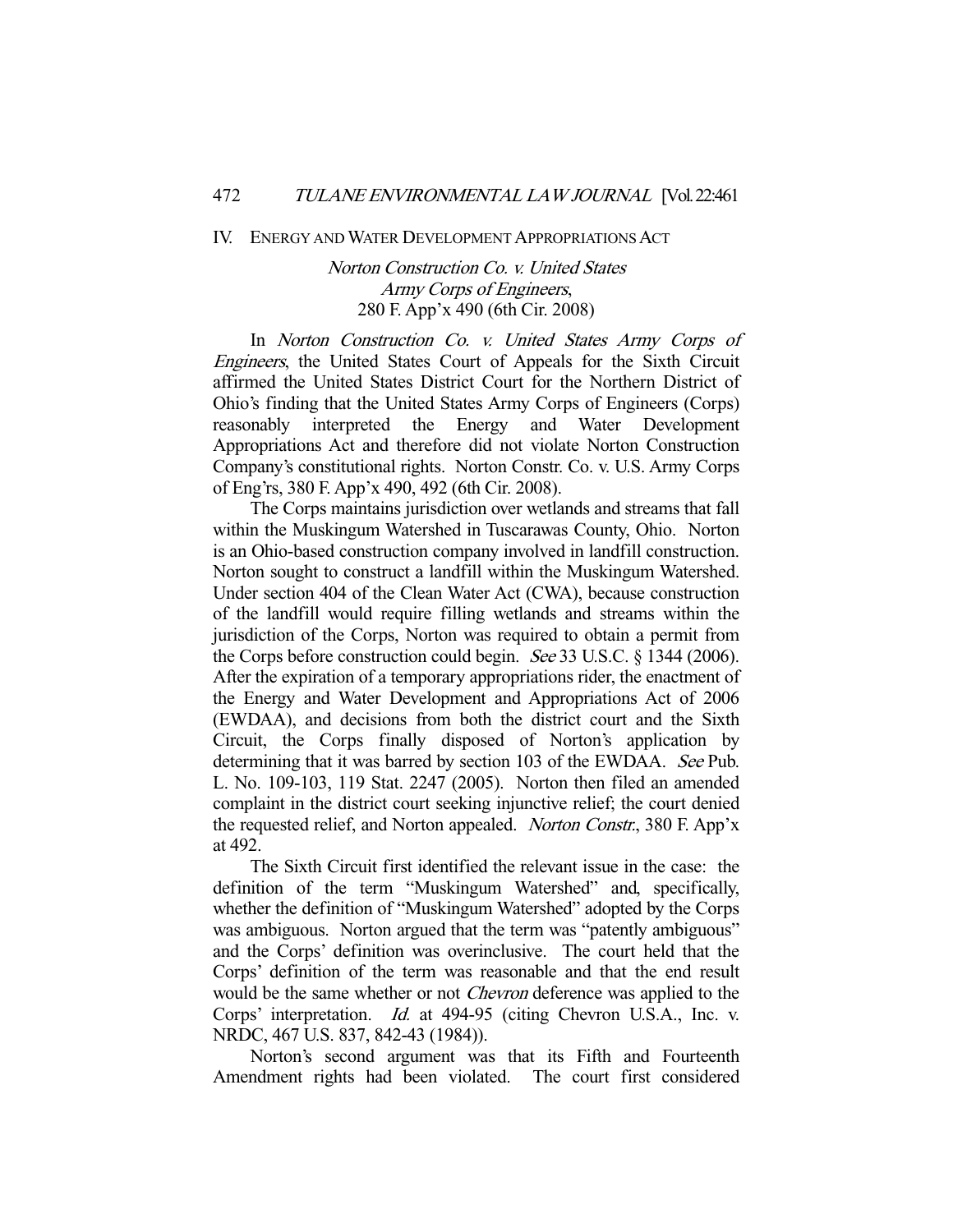Norton's claim that a violation of its equal protection rights had occurred. The court found that the dispute did not pertain to a fundamental right, and therefore section 103 of the EWDAA was merely subject to rational basis review. The court then articulated Norton's burden: "[I]n order to defeat a statute subject to rational basis review, Norton must negate 'every conceivable basis' that could support the statute." Id. at 495 (citing Hadix v. Johnson, 2000 FED App. 0351P, at 843 (6th Cir.)). Concluding that a rational relationship existed between the EWPAA and a legitimate state interest, the court held that Norton's equal protection rights were not violated. For the same reasons, the court concluded that Norton had not been deprived of substantive or procedural due process rights.

 In response to Norton's conclusion that section 103 of the EWPAA was patently ambiguous and the Corps' interpretation was not entitled to deference, the court outlined three possible models of judicial statutory analysis: (1) if the statute was unambiguous, the court would apply the statute to the dispute at hand; (2) if the statute was ambiguous but the Corps' interpretation was reasonable, then the Corps' interpretation should be adopted; and (3) if the statute was ambiguous and the court found that it was either inappropriate to give deference to the Corps' interpretation, or the Corps' interpretation was unreasonable, then the court would interpret the statute. *Id.* at 492.

 The district court looked to the statute's legislative intent and found that the Muskingum Watershed included "all waters that eventually flow into the Muskingum River." This broad interpretation lead to the inclusion of the area Norton intended to use as the landfill site. The Sixth Circuit, however, assumed the statute was ambiguous in order to consider the next issue: deference to the Corps' interpretation. *Id.* at 493.

In arguing that *Chevron* deference should not apply to the case, Norton first submitted that the substance of section 103 of the EWPAA should be ignored because Congress, in passing the EWPAA, neither repealed the CWA nor redefined the jurisdiction of the Corps. The court dismissed this argument without substantial discussion. The court stated that because the EWPAA was passed into law, and despite the existence of earlier statutes, its substance was not to be ignored. Next, Norton argued that Chevron deference was inapplicable to the Corps' determination because it did not apply to an agency's interpretation of its own jurisdiction. The court found some merit in this argument and even noted that "[s]ome courts have questioned whether an agency's determination of its own jurisdiction is entitled to *Chevron* deference ...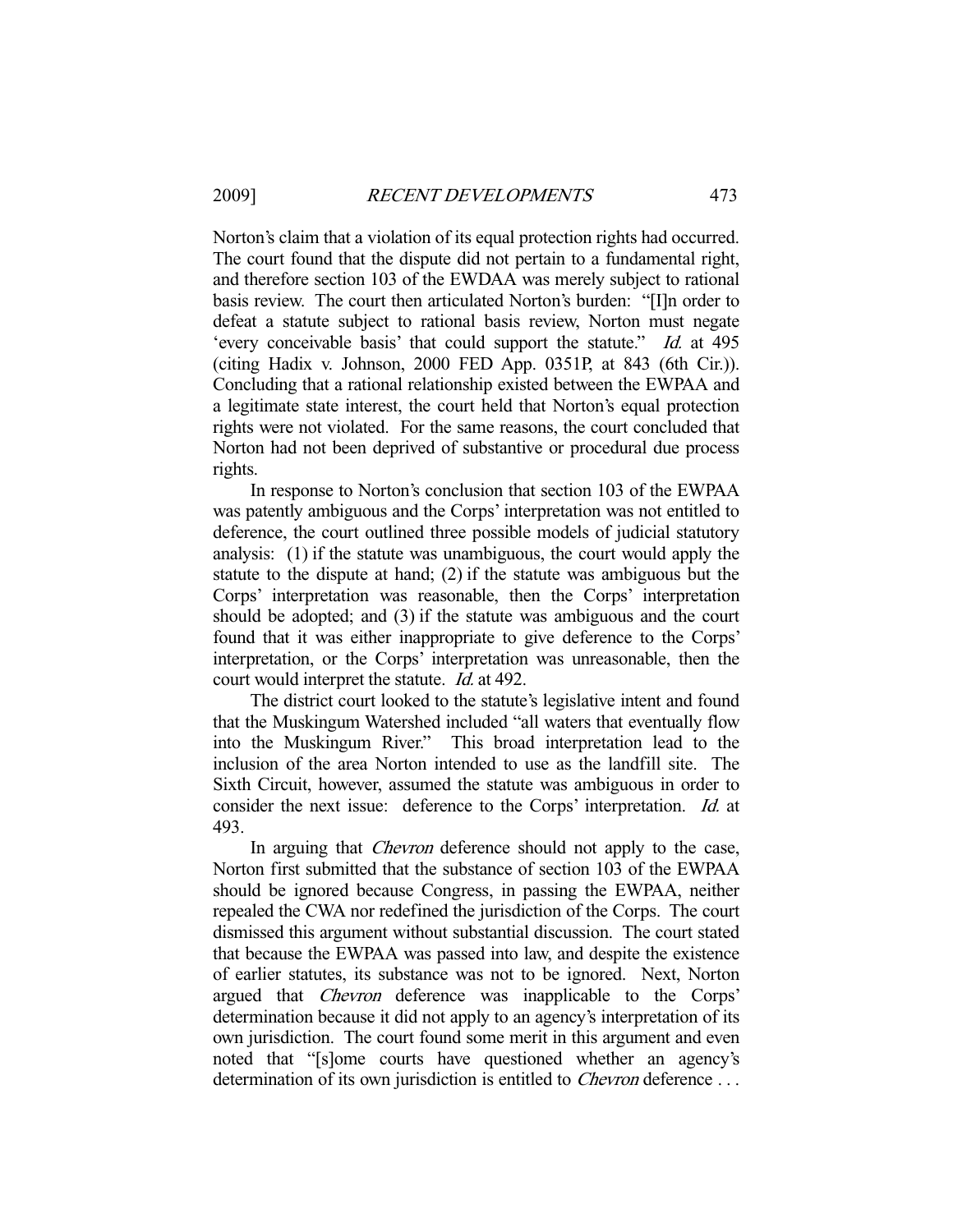and others have ruled that judicial review is de novo in such a circumstance." Recognizing that the Sixth Circuit had not addressed this issue, the court avoided deciding the question because the result would be the same whether or not its review was de novo: the court accepted the Corps' interpretation based on the agency's reasonable explanation for subjecting Norton's application to section 103 of the EWPAA. Id. at 494. Norton's final argument that *Chevron* deference should not apply was that the Corps' interpretation pushed the limit of congressional power and was an attempt to expand its own authority. The court distinguished the cases cited by Norton on federalism and Commerce Clause grounds and concluded that the Corps' action actually limited its own authority.

 Norton's final argument was based on Equal Protection and Due Process grounds. The court first evaluated Norton's Equal Protection argument and determined that because Norton did not belong to a protected class and the dispute did not pertain to a fundamental right, rational basis review was the appropriate standard. Id. at 495. The court then articulated Norton's heavy burden of negating "every conceivable basis" that could support the statute. Id. (citing Hadix, 2000 FED App. 0351P, at 843). Similarly, the court concluded that Norton's due process argument failed because the procedure administered by the Corps was appropriate under rational basis review.

 On its face, Norton Construction is a straightforward application of the rules of agency interpretation of a federal statute. The complexity of the case arose from the "ever-changing legal landscape" in which it was decided. Consistent with its efforts to "protect and preserve the integrity of the water supply against further degradation," Congress initially issued a temporary appropriations rider in order to bar the processing of landfill applications for areas within the Muskingum Watershed. *Id.* at 491; see also Energy and Water Development Appropriations Act of 2006, Pub. L. No. 109-102, 119 Stat. 2247 (2005). After this rider expired, Congress reenacted the prohibition by passing the Energy and Water Development Appropriations Act of 2006. It was this reenactment that sparked the litigation between Norton and the Corps. Norton Constr., 280 F. App'x at 491. During the appellate stage of the litigation, Congress passed the Consolidated Appropriations Act of 2008. Id. at 495. This statute clearly defined the term "Muskingum River Watershed" and expressly deferred to the Corps' definition of the term. Id. at 496. Consequently, Norton was placed in a position that made victory unattainable. According to the court, if it were to apply the Consolidated Appropriations Act of 2008, then deference would be given to the Corps' determination of Norton's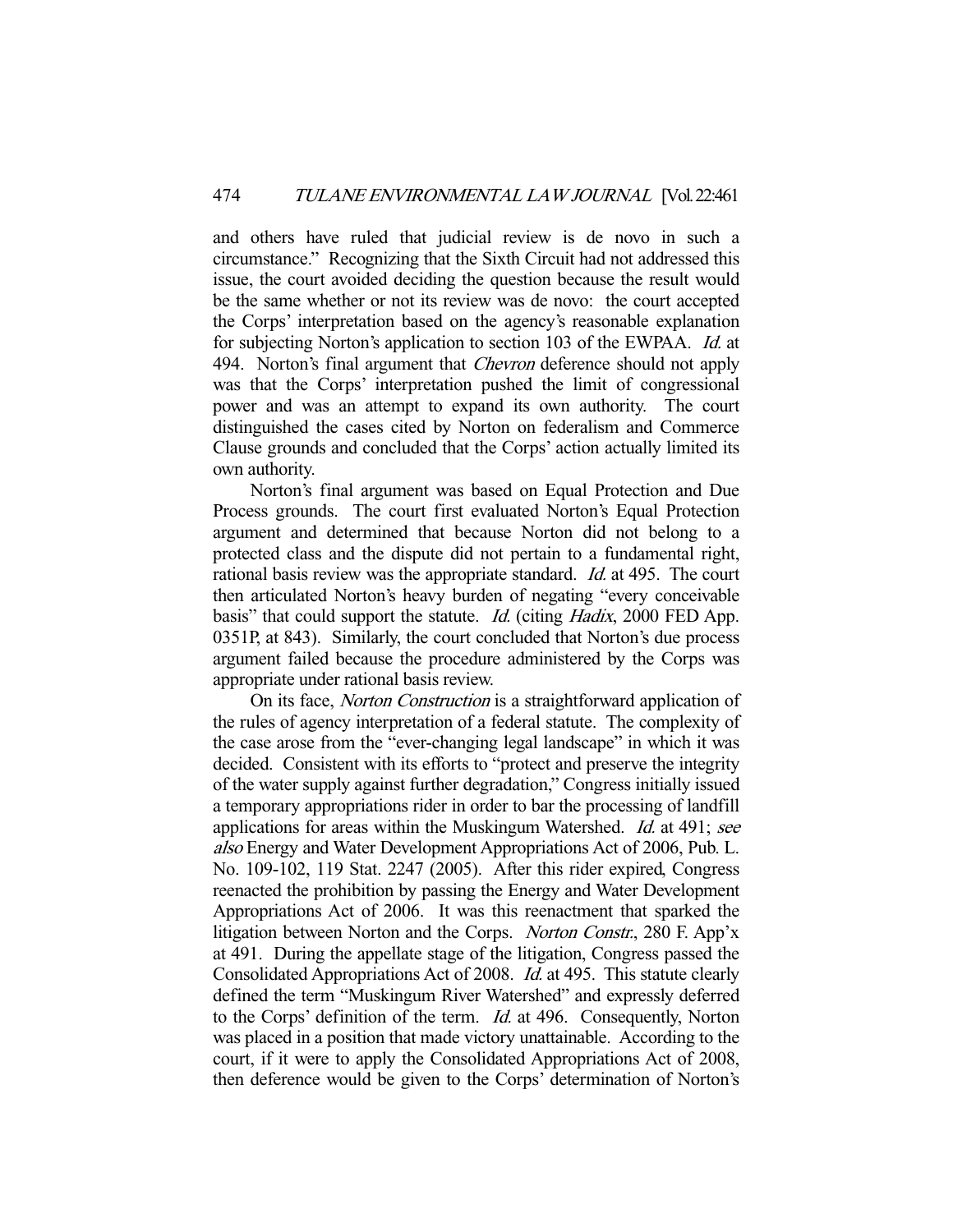application. Additionally, if the court avoided this statute's application, it would likely affirm the district court's judgment that the Corps' interpretation was reasonable. Thus, either way Norton would lose and the retroactivity of the statute would be deemed immaterial.

 An interesting question, reserved for another case with the appropriate factual background, is "Chevron's applicability to an agency's determination of its own jurisdiction." *Id.* at 495. As the court noted, the United States Court of Appeals for the District of Columbia and the United States Court of Appeals for the Federal Circuit have decided the issue differently. *Id.* at 493. The D.C. Circuit questioned Chevron's applicability to an agency determination of its own jurisdiction (see Otis Elevator Co. v. Sec'y of Labor, 921 F.2d 1285, 1288 (D.C. Cir. 1990)), while the Federal Circuit has concluded that de novo review is the appropriate standard when an agency attempts to determine its jurisdiction (see Bolton v. Merit Sys. Prot. Bd., 154 F.3d 1313, 1316 (Fed. Cir. 1998)).

Norton Construction is yet another example of the deference courts will give to agency determinations and interpretations. Instead of basing its decision solely on the precedent established by the United States Supreme Court in Chevron, the Sixth Circuit concluded that even in the event that *Chevron* deference did not apply to the dispute, the agency determination was reasonable. Norton Constr., 280 F. App'x at 494. On these grounds alone, the court found the Corps' explanation supporting its definition of "Muskingum Watershed" was more persuasive than Norton's explanation for its definition of the same. The Corps centered its analysis on a historical perspective, while Norton cited congressional omission to support its definition. In the end, the Sixth Circuit found a way to defer to the agency's interpretation—even without Chevron.

Joshua Chesser

# V. NATIONAL ENVIRONMENTAL POLICY ACT AND NATIONAL HISTORICAL PRESERVATION ACT

Lemon v. Geren, 514 F.3d 1312 (D.C. Cir. 2008)

 The Defense Base Closure and Realignment Act of 1990 was intended to provide for the "timely closure and realignment of military installations inside the United States." Defense Base Closure and Realignment Act of 1990, § 2901(b) (codified as amended at 10 U.S.C. § 2687 note (2006)). Once the decision is made to close a base, the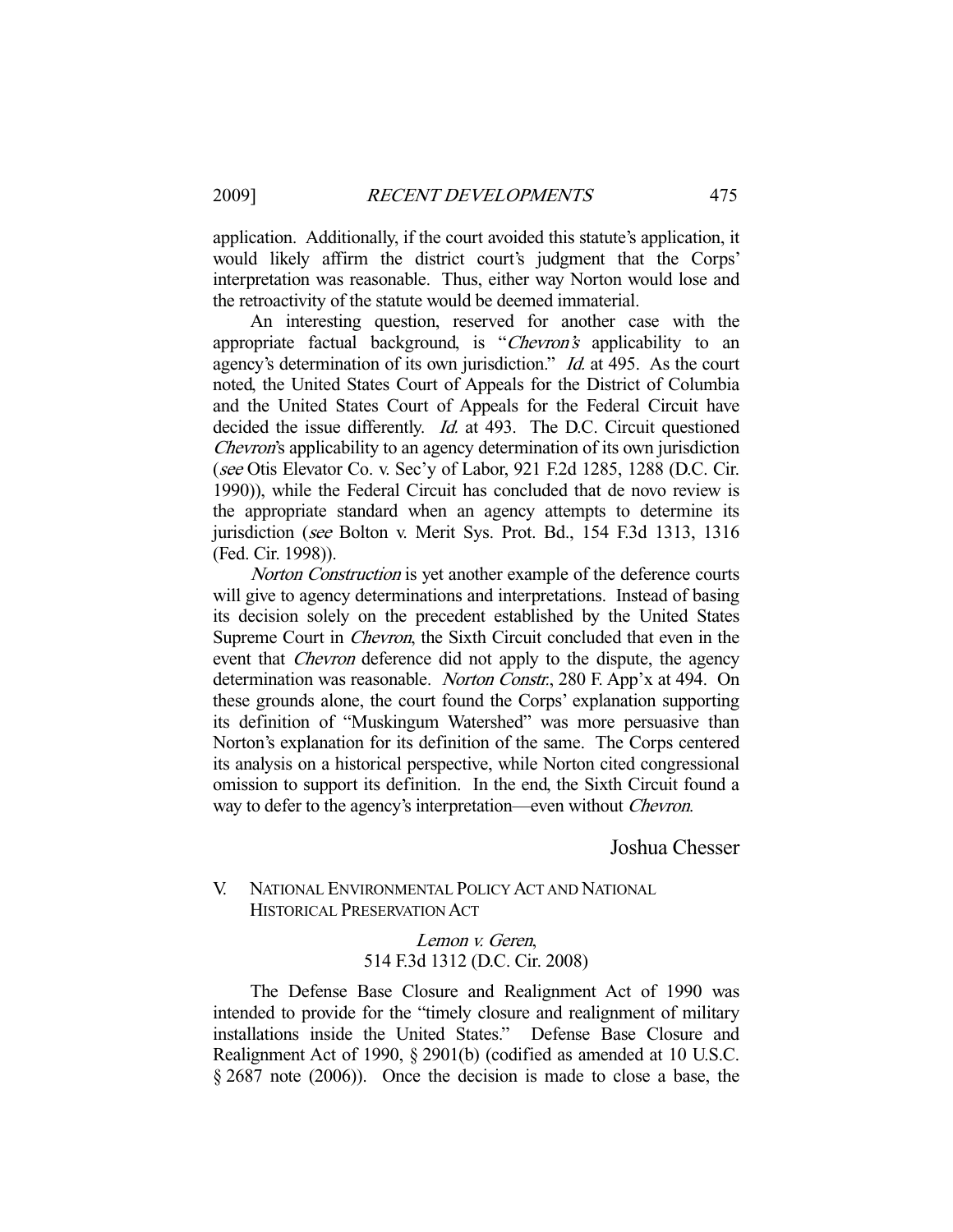Secretary of Defense determines whether any other federal department or agency can use the base. Id.  $\S$  2905(b)(5)(A). If there is no other federal use for the property, the Secretary can then arrange to take bids from eligible parties who prepare a development plan. Id. § 2905(b).

 Fort Ritchie, a United States Army base located in northern Maryland, was selected for closure by the Defense Base Closure and Realignment Commission in 1995. Notice of Recommended Base Closures and Realignments, 60 Fed. Reg. 11,414, 11,436 (Mar. 1, 1995) (recommending closure of Fort Ritchie, among other bases); President's Message to Congress Transmitting Recommendations of the Defense Base Closure and Realignment Commission, H.R. DOC. NO. 104-96, at 1 (1995) (accepting closure recommendations). The Fort was initially established by the Buena Vista Ice Company in 1815 and became the southernmost ice plant in the United States. Corporate Offices Props. Trust (COPT), Fort Ritchie: Where Historic Preservation Is a Priority, http://www.fortritchie.com/clientuploads/historic\_preservation.pdf (last visited Feb. 8, 2009). The State of Maryland purchased the Fort in 1926, developing a brigade training center for the Maryland National Guard. Id. During World War II, the federal government used Fort Ritchie as a War Department Military Intelligence Training Center for the training of intelligence troops. Id. After World War II, the Fort was acquired by the Army, which utilized the location for numerous activities over time, including support of the Alternate Joint Communications Center in Pennsylvania and headquarters for the U.S. Army Communications Command—Continental United States. Id. Pursuant to the decision made by the Defense Base Closure and Realignment Commission and President Clinton, the base finally ceased operations in September 1998, at which time the Army transferred operations to alternative military sites. Steve Blizard, Fort Ritchie Prepares To Close, ARMY NEWS SERVICE, July 28, 1998, http://www.fas.org/nuke/guide/usa/c3i/a1998 0728ritchie.html. For a video tour of Fort Ritchie following its closure and before its redevelopment, see Posting of pvasshep, Abandoned Military Base—Fort Ritchie (Oct. 23, 2006), http://www.youtube.com/ watch?v=pnSqIFCHK4g.

 The responsibility to plan the reuse and redevelopment of Fort Ritchie was given to Washington County, Maryland. Lemon v. Geren (*Lemon II*), 514 F.3d 1312, 1313 (D.C. Cir. 2008). The plan that was initially selected in 1997 involved the construction of an office complex. The PenMar Development Corporation (PenMar) was set up by Maryland in order to coordinate the plan. *Id.* at 1313-14 (citing MD. CODE ANN. art. 83A, § 5-1201 to -1210 (West 1997)). The Secretary of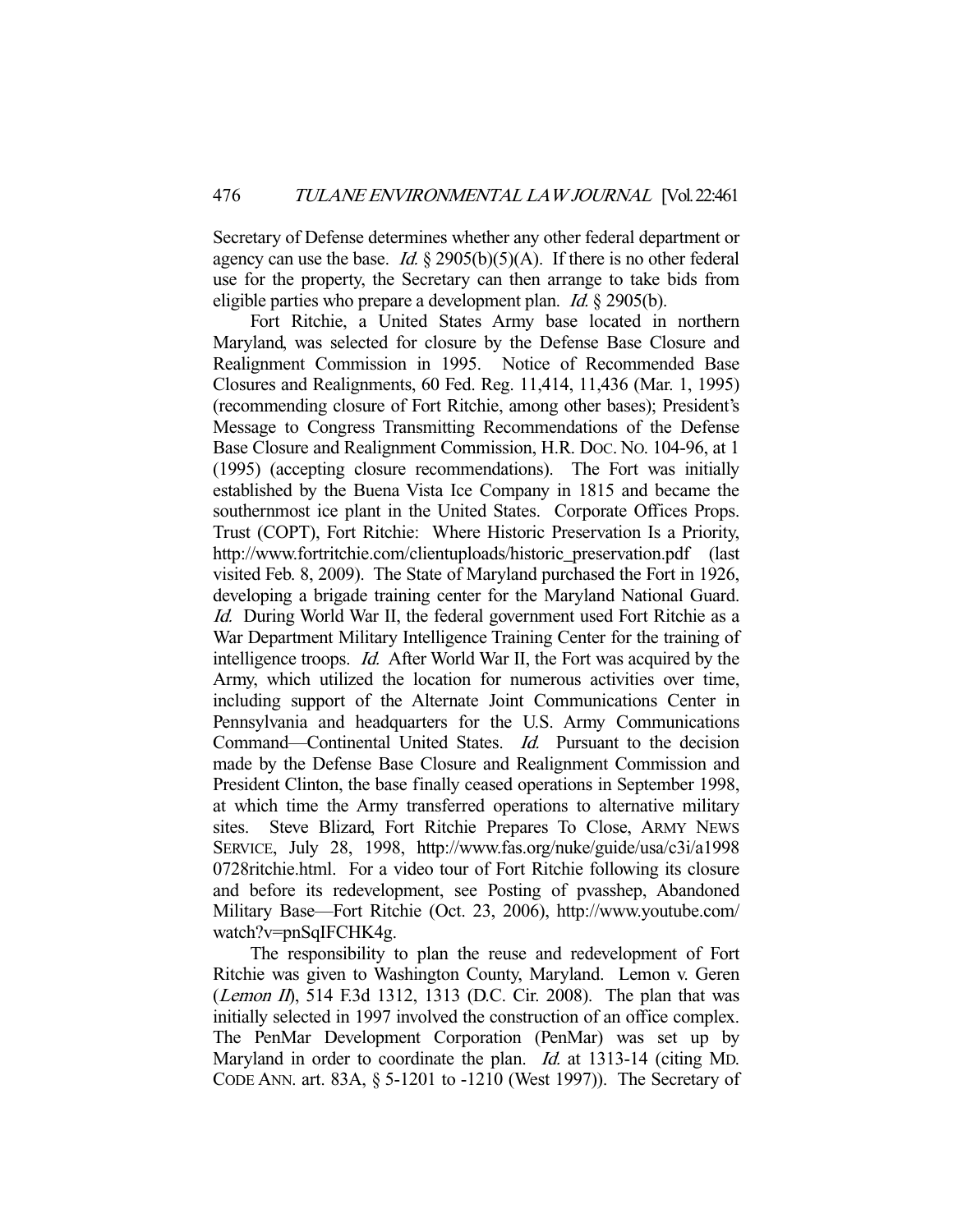the Army joined with PenMar, the Maryland Historical Trust, and the Federal Advisory Council on Historic Preservation in order to prepare a plan that would comply with the National Historic Preservation Act (NHPA). Id. at 1314. The NHPA requires that, prior to any expenditure of federal funds, the acting agency has considered the effect of the action on any area that is eligible for inclusion in the National Registry of Historic Places. 16 U.S.C. § 470f (2006). This review also affords a chance for the Advisory Council on Historic Preservation to comment on the transfer. By complying with the NHPA, the parties hoped that they could minimize damage to the historic area of Fort Ritchie (encompassing about one-third of the Fort) and even encumber any future receivers of the property. Lemon II, 514 F.3d at 1314-15; Lemon v. Harvey (Lemon I), 448 F. Supp. 2d 97, 99 (D.D.C. 2006).

 To comply with the National Environmental Policy Act (NEPA), 42 U.S.C. § 4332(2)(C) (2006), in 1998, the Secretary prepared an environmental impact statement (EIS) covering the environmental consequences of the different redevelopment plans. Lemon II, 514 F.3d at 1314. While NEPA requires an EIS for "major Federal actions significantly affecting the quality of the human environment," the United States Supreme Court has explained that changes occurring after the initial EIS may require the agency to prepare a revised EIS. 42 U.S.C. § 4332(2)(C); Lemon II, 514 F.3d at 1314 (citing Marsh v. Or. Nat'l Res. Council, 490 U.S. 360, 371, 374 (1989); City of Olmsted Falls v. FAA, 292 F.3d 261, 274 (D.C. Cir. 2002)).

 The initial plan outlined by PenMar was scrapped, and PenMar instead sold Fort Ritchie to COPT. Lemon II, 514 F.3d at 1314. COPT, a publicly traded real estate investment trust, "proposed a new redevelopment plan that entailed more construction and commercial activity, including activity on historic grounds, than PenMar had proposed." Id. The new plan proposed by COPT was accepted in 2005, and the Army found unnecessary any further investigation into the environmental or historical impact of the COPT proposal. Id.

 The plaintiffs, a group of residents who live near Fort Ritchie, brought suit against the Secretary of the Army, PenMar, and COPT. Id. at 1312, 1314. The plaintiffs' claims centered on the argument that the proposal by COPT "created additional NHPA and NEPA obligations on the Secretary before the property could be conveyed." Id. at 1314. The plaintiffs sought declaratory relief and an injunction to prevent the transfer of Fort Ritchie from the Army to PenMar. Id.

 The United States District Court for the District of Columbia dismissed the plaintiffs' NEPA and NHPA claims, finding that the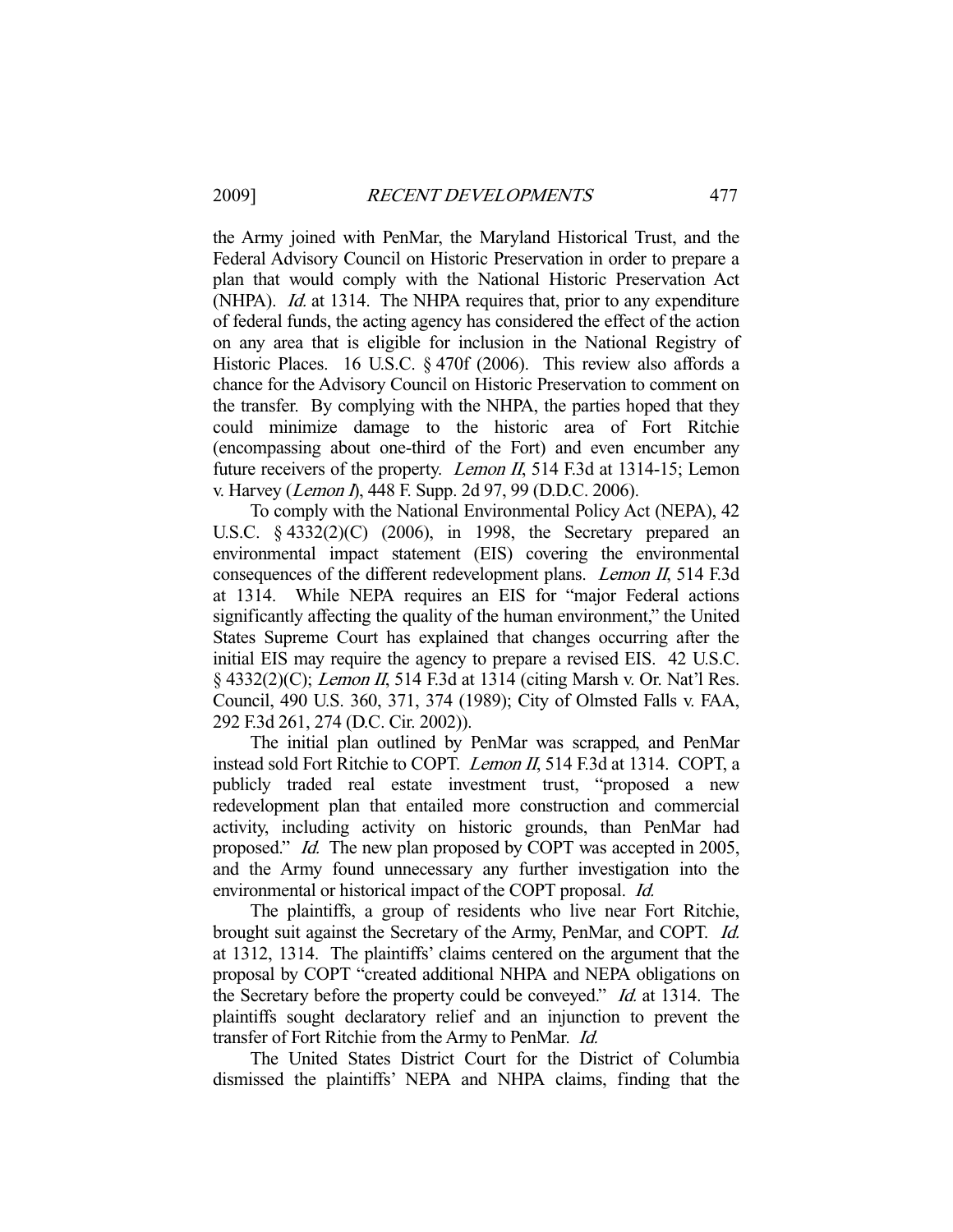plaintiffs lacked standing. Lemon I, 448 F. Supp. 2d at 104-06. The court explained that while NEPA's requirement of an EIS served to inform the public, the EIS did not become a binding, legal obligation on the proposing agency. *Id.* at 104 ("[W]ere a[n] [EIS] to confirm the plaintiffs' worst fears about the development at Fort Ritchie, the plaintiffs could receive no redress, from this Court, for their injuries—other than the succor that can be taken from having accurately foreseen them." (citing The Wilderness Soc. v. Norton, 434 F.3d 584, 592 (D.C. Cir. 2006))). In other words, the court explained, the preparation of a supplemental EIS would not "force defendants to alter their allegedly injurious course of action." Id. (emphasis added). Similarly, the plaintiffs lacked standing under the NHPA, because although the public was afforded an avenue to object to proposed plans, the district court found that this did not translate into the ability to sue for the enforcement of any terms of a plan. Id. The public could not be considered a party having standing to sue under a contractual theory, with the plaintiffs standing in the shoes of third-party beneficiaries of the agreement between the Army, PenMar, and COPT. *Id.* ("Granting the public a mechanism to object to the parties' activities does not indicate an intent to any member of the public to sue to enforce the other terms of the agreement on the parties." (citing SEC v. Prudential Sec., Inc., 136 F.3d 153, 159 (D.C. Cir. 1998))).

 The United States Court of Appeals for the District of Columbia Circuit granted the plaintiffs' appeal to consider first, whether the plaintiffs had standing under NEPA and the NHPA, and second, whether the case had become moot during the interim period between the district court ruling and the appeal. *Lemon II*, 514 F.3d at 1312.

 The D.C. Circuit first examined the plaintiffs' standing under NEPA. *Id.* at 1314. To show standing, the United States Constitution requires that a plaintiff show an injury in fact that was caused by the defendant and is capable of being redressed by a court. *Id.* (citing Lujan v. Defenders of Wildlife, 504 U.S. 555, 560-61 (1992); Nat'l Parks Conservation Ass'n v. Manson, 414 F.3d 1, 4 (D.C. Cir. 2005)). Although the D.C. Circuit recognized that the district court had employed the correct standard for determining standing, the D.C. Circuit strongly disagreed with the district court's construing of the plaintiffs' NEPA claim. Id. at 1314-15. The D.C. Circuit explained that NEPA is not intended to "force" an agency to alter its course of action through the preparation of an EIS. Id. at 1315. Instead, "[t]he idea behind NEPA is that if the agency's eyes are open to the environmental consequences of its actions . . . it may be persuaded to alter what it proposed." Id. (citing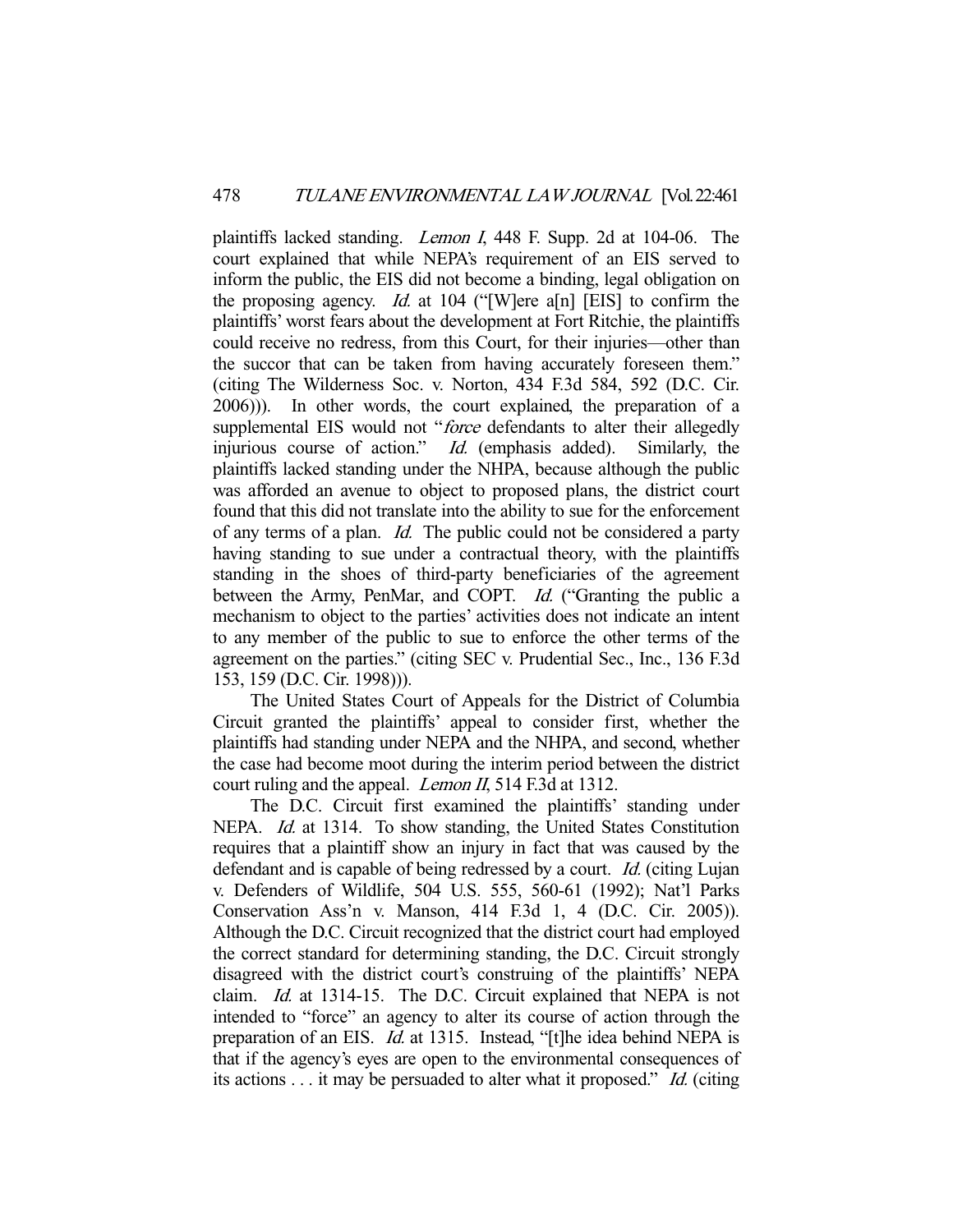Robertson v. Methow Valley Citizens Council, 490 U.S. 332, 349 (1989)). The D.C. Circuit noted that the claim in this lawsuit was analogous to any number of cases where plaintiffs advanced standing on the notion that they lived close to an area of federal action and would be impacted by environmental effects of such action. *Id.* (citing *Lujan*, 504 U.S. at 572-73; City of Dania Beach, Fla. v. FAA, 48 F.3d 1181, 1186 (D.C. Cir. 2007); City of Waukesha v. EPA, 320 F.3d 228, 235 (D.C. Cir. 2003)). The D.C. Circuit, in essence, found that the plaintiffs could validly assert standing because the failure of the defendants to follow the procedural requirements of NEPA may have prevented the defendants from exploring impacts and alternatives that could have otherwise caused them to alter their plans for Fort Ritchie. Id.

 The D.C. Circuit's analysis of the NHPA claims followed a similar line of reasoning. The court flatly rejected the district court's attempt to couch the NHPA claim in terms of a contractual agreement. Id. ("The district court treated the claim as if plaintiffs were seeking to enforce a contract .... We do not believe this is a correct view of plaintiffs' complaint."). Instead, the D.C. Circuit explained that the plaintiffs were merely arguing that if the Secretary of the Army had reviewed the revised plans for redeveloping Fort Ritchie, he might have acted differently to ensure protection of its historic areas. *Id.* (citing Karst Envtl. Educ. & Prot., Inc. v. EPA, 475 F.3d 1291, 1294-95 (D.C. Cir. 2007); Save Our Heritage, Inc. v. FAA, 269 F.3d 49, 55-56 (1st Cir. 2001); Pye v. United States, 269 F.3d 459, 468 (4th Cir. 2001)).

 Finding standing under both NEPA and the NHPA, the D.C. Circuit turned to the question of whether the case had become moot before its rehearing before the D.C. Circuit hearing. This question arose because in the intervening period, the transfers from the Army to PenMar, and from PenMar to COPT, had been completed. *Id.* The D.C. Circuit did not find the case to be moot because the court retained the power to void the transfer, and a case only becomes moot when a court no longer retains the power to accord relief to the parties. *Id.* (citing Burlington N. R.R. v. Surface Transp. Bd., 75 F.3d 685, 688 (D.C. Cir. 1996)). As the D.C. Circuit forcefully proclaimed, "If unraveling the transfer is necessary after the . . . court decides the merits, it will be within the court's power to do so." Id. (citing Porter v. Lee, 328 U.S. 246, 251 (1946); Indus. Bank of Wash. v. Tobriner, 405 F.2d 1321, 1323 (D.C. Cir. 1968)).

 The decision by the D.C. Circuit recognizes that the value of NEPA lies not in "forcing" an agency to change its path, but in the education of both the acting agency and the public at large. *Id.* at 1314-15. By simply educating the parties who are acting, and those parties who are affected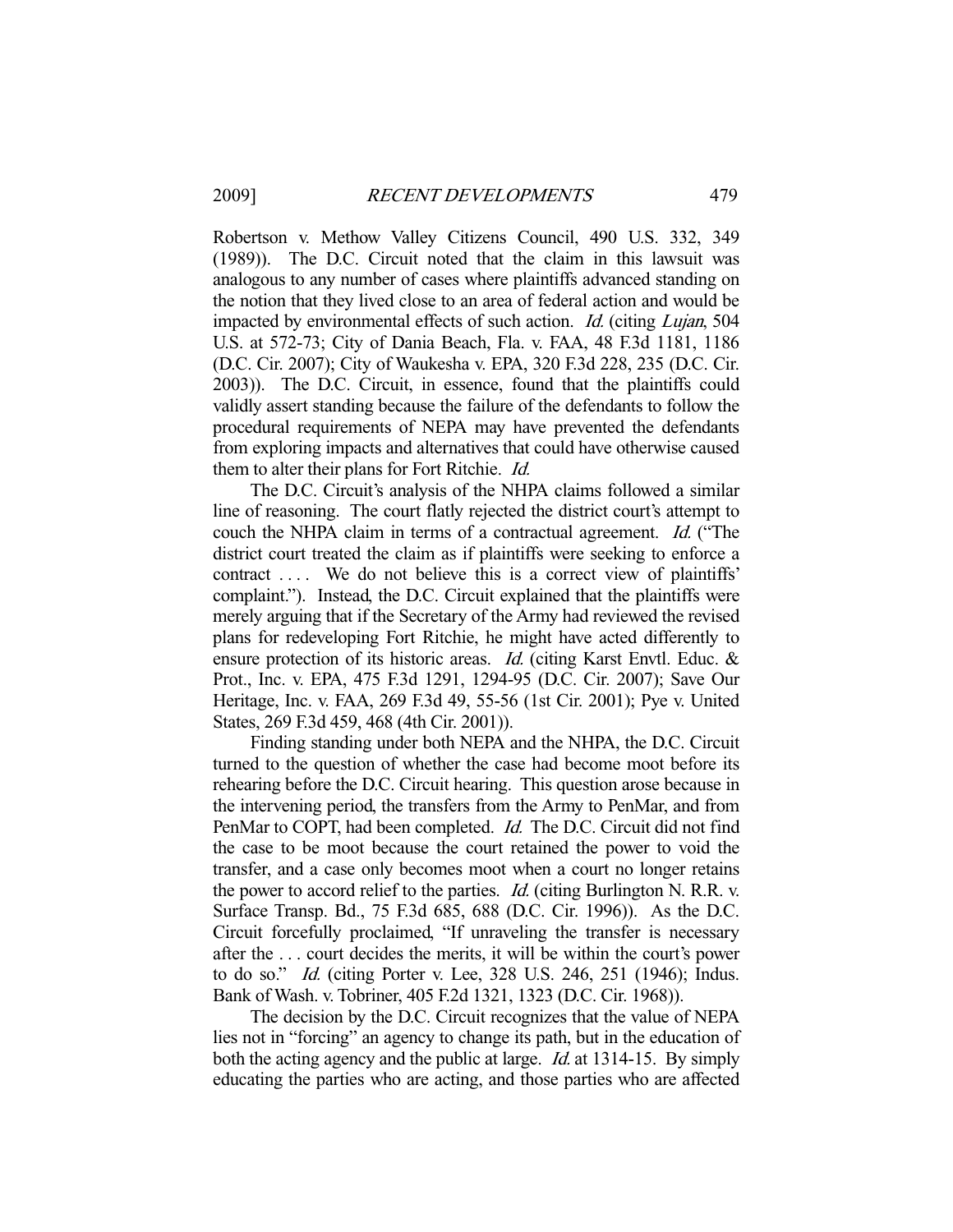by an action, NEPA aims to encourage environmentally responsible activity. See 42 U.S.C. § 4332. The D.C. Circuit's decision goes further to impart a similar goal to the NHPA—this time, making sure that agencies are cognizant of the consequences of their actions upon historic areas. 16 U.S.C. § 470f. By clarifying NEPA and NHPA standing inquiries in a clear and concise opinion, the D.C. Circuit underlined the purposes reflected by the text of both statutes and reinforced the longstanding view of the Supreme Court, all of which do not "force" an agency to act in any certain manner, but instead encourage responsible action by attaching a paramount value to a thorough examination of the effects of agency activity.

Matthew Finkelstein

VI. NATIONAL INVASIVE SPECIES ACT

Fednav, Ltd. v. Chester, 2008 FED App. 0414P (6th Cir.)

#### 1. Background

 The presence of aquatic invasive species (AIS) in U.S. waters is a significant environmental and economic threat. Consequently, Congress passed the Nonindigenous Aquatic Nuisance Prevention and Control Act of 1990 (NANPCA), later amended by the National Invasive Species Act of 1996 (NISA), to address the problem of AIS introduction through the ballast water of oceangoing vessels. 16 U.S.C. §§ 4701-4751 (2006). Regulations require all vessels entering U.S. waters and carrying ballast water from beyond the exclusive economic zone (EEZ) to adopt one of the following ballast water management practices: (1) carry out an exchange of the vessel's ballast water beyond the EEZ to achieve a minimum salinity level, (2) retain the ballast water onboard the vessel, or (3) use an alternative method approved by the United States Coast Guard. 33 C.F.R. § 151.1510(a) (2008). The Coast Guard has yet to approve any alternative methods for ballast water management. Fednav, Ltd. v. Chester, 2008 FED App. 0414P, at 611 (6th Cir.).

 For oceangoing vessels entering U.S. waters that declare there is no ballast on board (NOBOB), the ballast water management requirements do not apply. *Id.* at 612. However, NOBOBs entering the Great Lakes are encouraged to voluntarily conduct an exchange of their ballast water beyond the EEZ or to use saltwater flushing in their ballast water tanks. Ballast Water Management for Vessels Entering the Great Lakes That Declare No Ballast Onboard, Coast Guard, 70 Fed. Reg. 51,831, 51,835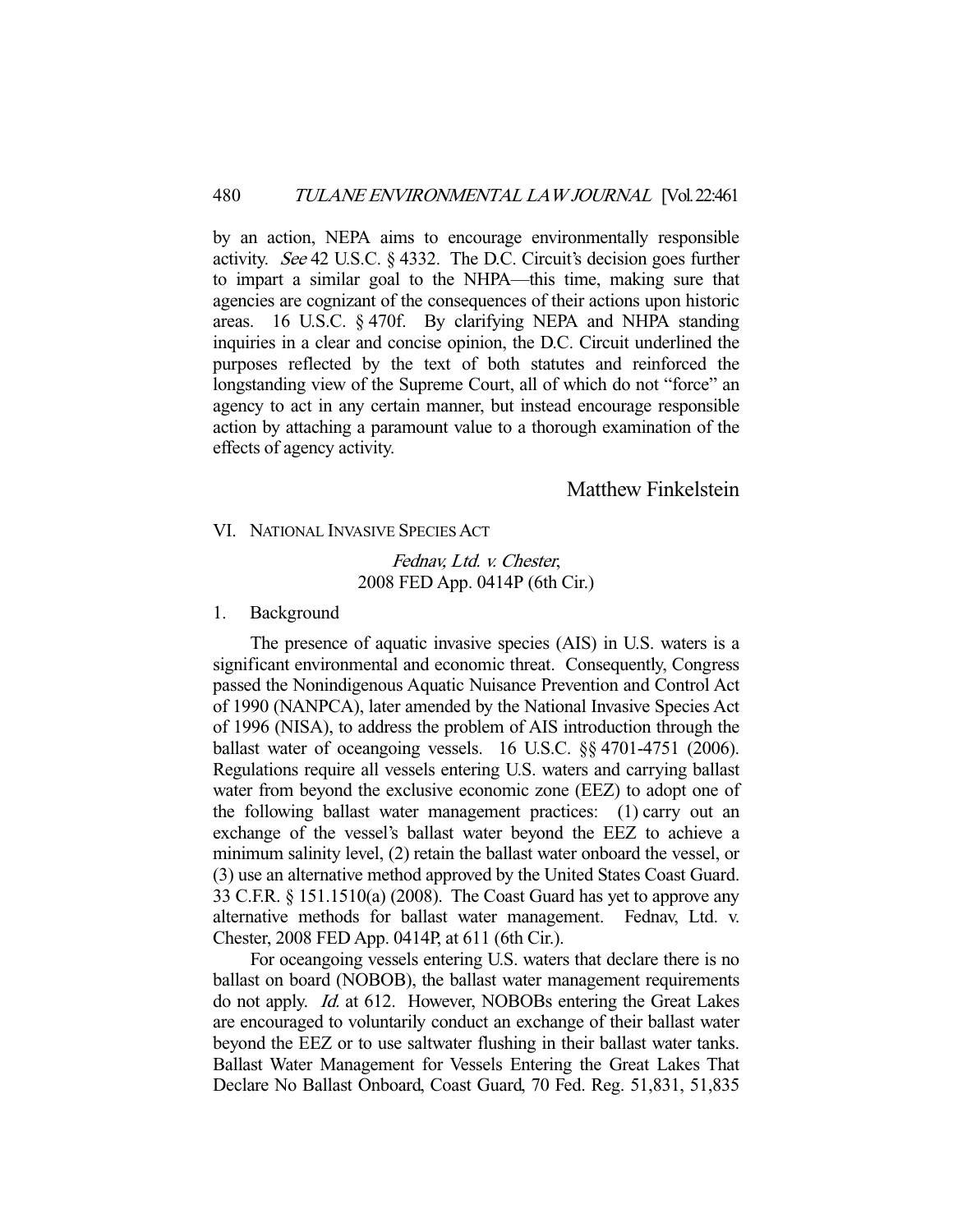(Aug. 31, 2005). The absence of mandatory ballast water management requirements for NOBOBs is a notable loophole in the law, because even the Coast Guard recognizes that NOBOBs can spread AIS through the "residual ballast water and/or accumulated sediment" in their ballast water tanks during later exchanges in U.S. waters. *Id.* at 51,832.

 In 2005, the State of Michigan enacted its own ballast water statute, consisting of two components: (1) a permit requirement and (2) a treatment requirement. MICH. COMP. LAWS ANN. § 324.3112(6) (2008). Pursuant to this statute, all oceangoing vessels engaging in port operations in Michigan must purchase a permit from the Michigan Department of Environmental Quality (MDEQ) for \$75 plus a \$150 annual fee, report information to the MDEQ, and either certify that ballast water will not be discharged in Michigan or comply with the treatment requirement. Fednav, 2008 FED App. 0414P, at 613. Vessels that intend to discharge ballast water in Michigan must adopt one of the following four treatment methods approved by the MDEQ: "(1) hypochlorite treatment, (2) chlorine dioxide treatment, (3) ultraviolet light radiation treatment preceded by suspended solids removal, or (4) deoxygenation treatment."

 The Michigan ballast water statute prompted the plaintiffs in the noted case to file suit against Steven Chester, the MDEQ director, and Michael Cox, the Michigan Attorney General, on March 15, 2007, in the United States District Court for the Eastern District of Michigan. The plaintiffs were four shipping companies, three shipping associations, a port terminal, and a port association. *Id.* at 614-15. In the complaint, the plaintiffs claimed the Michigan ballast water statute was unconstitutional because it was preempted by federal law and violated the Commerce Clause and the Fourteenth Amendment's Due Process Clause. Id. at 613. The district court granted the defendants' motion to dismiss the complaint, which was joined by the following intervening defendants: the Natural Resources Defense Council, Michigan United Conservation Clubs, Alliance for the Great Lakes, and the National Wildlife Federation. *Id.* at 613-14. The plaintiffs appealed to the United States Court of Appeals for the Sixth Circuit. Id. at 614.

## 2. The Court's Decision

 The Sixth Circuit affirmed the district court's decision after de novo review, and held that: (1) only the plaintiff shipping companies and shipping associations had standing to challenge the permit requirement, while none of the other plaintiffs had standing to do so; (2) the permit requirement was not expressly or impliedly preempted by federal law;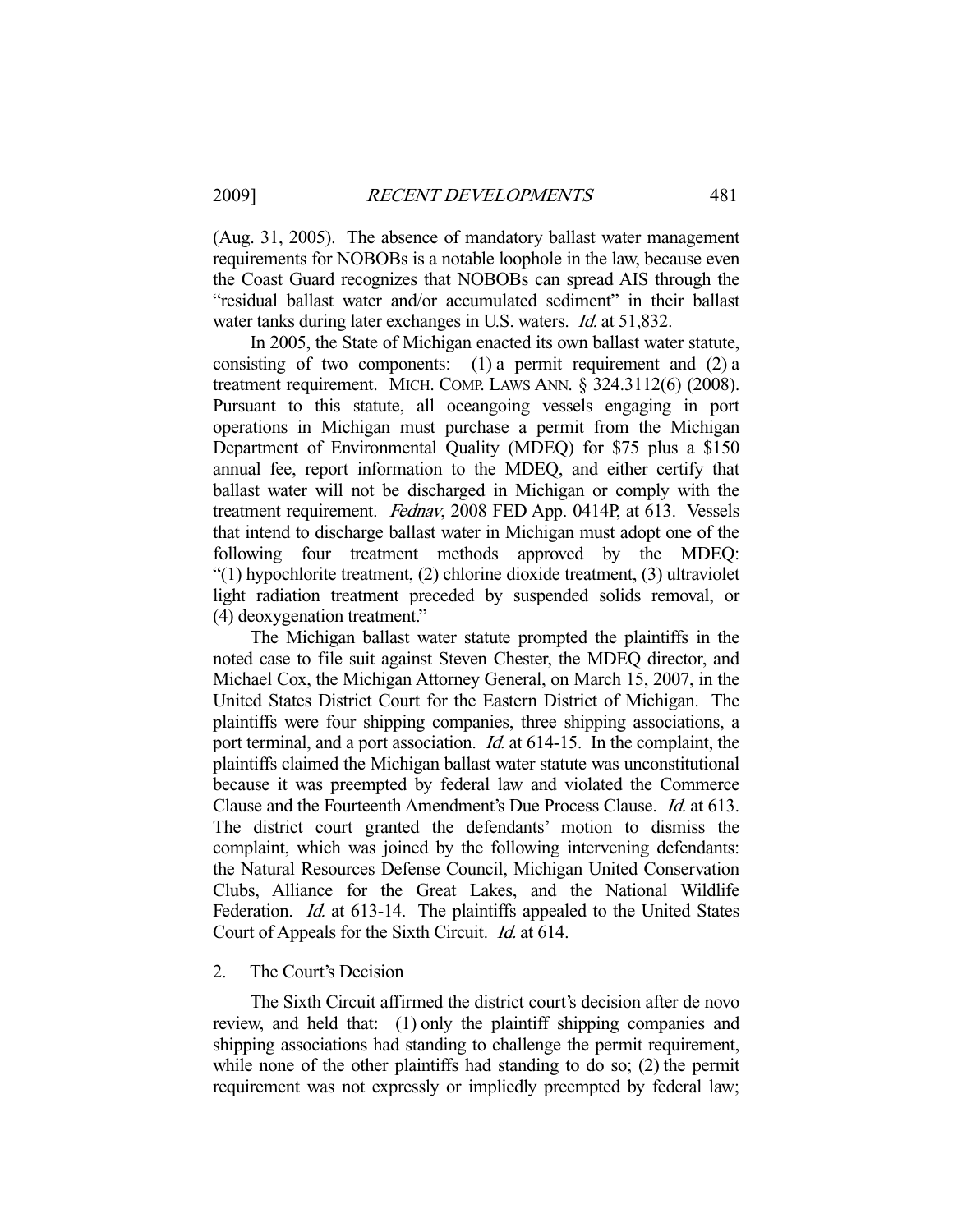(3) the permit requirement did not violate the Dormant Commerce Clause; and (4) the permit requirement did not violate the Fourteenth Amendment's Due Process Clause. *Id.* at 614-25.

#### a. Standing

 A plaintiff has standing to file a lawsuit when it has suffered an injury in fact that is fairly traceable to the defendant and likely redressable by the court. *Id.* at 614 (citing Lujan v. Defenders of Wildlife, 504 U.S. 555, 560-61 (1992)). Noting that standing determinations are "both plaintiff- and provision-specific," the Sixth Circuit conducted independent standing analyses for both the permit requirement and the treatment requirement of the Michigan ballast water statute. Id. at 614-15.

 With respect to the permit requirement, the court found that the shipping companies had standing because they all had to purchase permits from the MDEQ and the permit costs represented an injury. Id. at 615. Under associational standing analysis, the court also found that the shipping associations had standing to bring these claims on behalf of their members because: (1) association members would have had standing "in their own right," (2) the interests the associations were pursuing in the case were "germane to its purpose," and (3) participation of association members in the lawsuit was not required. Id. (citing Hunt v. Wash. State Apple Adver. Comm'n, 432 U.S. 333, 343 (1977)). However, the court determined that the port terminal and port association did not meet standing requirements to challenge the permit requirement. Id. at 616. Because the port terminal could only allege that vessels using its facilities would be burdened by the permit requirement, and not that the port terminal itself had suffered an injury, it lacked standing to challenge the requirement. Similarly, the port association also lacked standing, because it could only allege that its members had customers who were injured by the permit requirement.

 Next, the court considered whether the shipping companies and shipping associations had standing to challenge the treatment requirement. The court noted that this requirement, which is applicable to "*all* oceangoing vessels that discharge ballast water in Michigan— NOBOB or not," could be burdensome because treatment costs could exceed a half-million dollars per vessel. *Id.* (citing MICH. COMP. LAWS ANN. § 324.3112(6) (2008)). However, the court stated that none of the plaintiffs alleged that they had been harmed by this requirement or even that they had spent any money to implement any of the approved treatment methods. Thus, there was no allegation of an injury. The court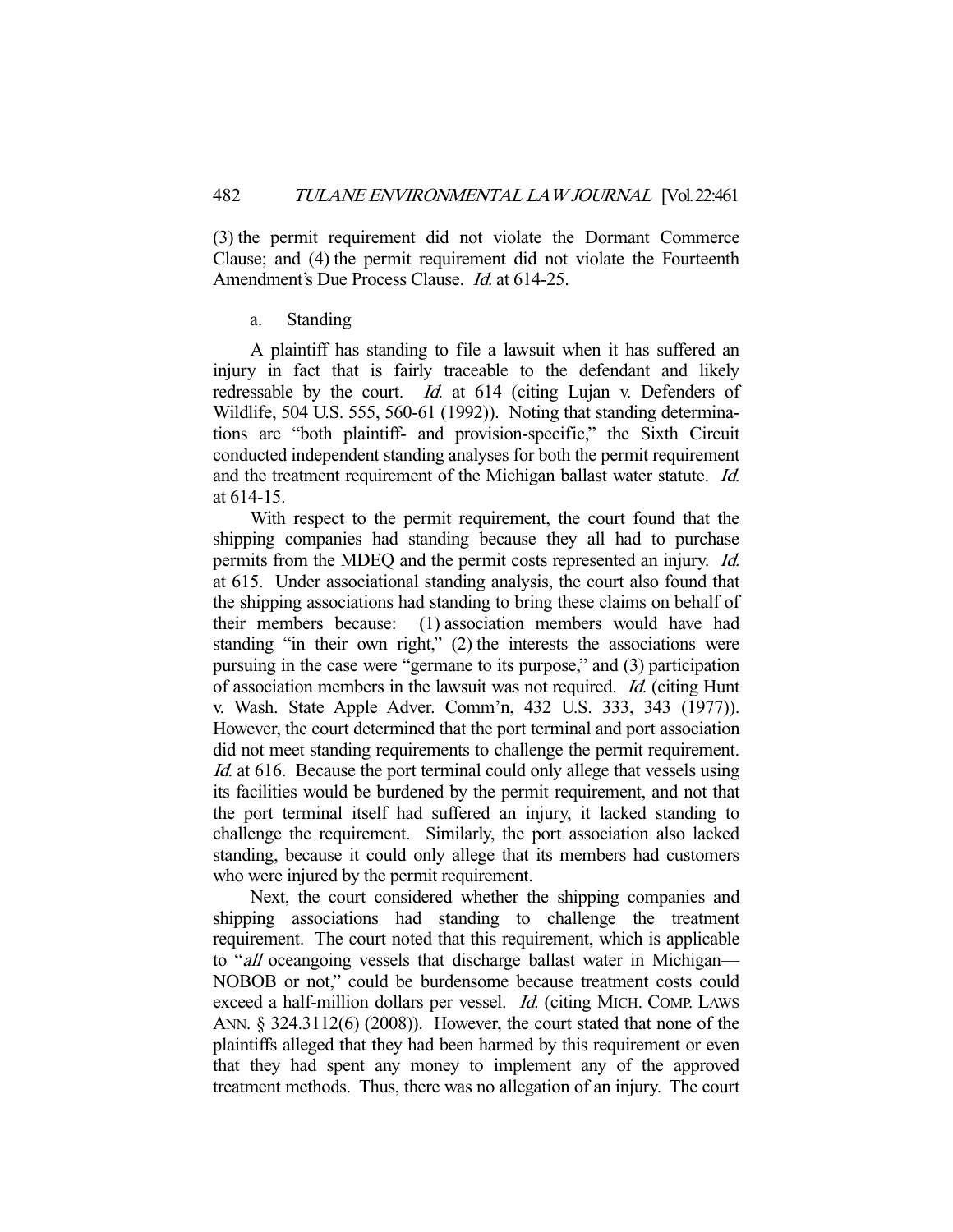also rejected the argument that the plaintiffs had standing because their vessels discharge ballast water in Michigan and would thus be subject to the treatment requirement. Id. at 616-17. Finally, the court rejected the notion that the plaintiffs had standing because they were challenging the whole ballast water regulatory scheme and noted that the plaintiffs could not use their standing with respect to the permit requirement to challenge the treatment requirement as well. Id. at 617-18 (citing DaimlerChrysler Corp. v. Cuno, 547 U.S. 332, 353 n.5 (2006)).

#### b. Preemption

 The court next considered whether the Michigan ballast water statute's permit requirement was preempted by federal law. *Id.* at 618. Federal preemption of state law can be either express or implied, and implied preemption consists of both field and conflict preemption. Considering each of these forms of preemption, the court found that federal law did not preempt the Michigan ballast water statute. Id. at 619. First, the court stated that express preemption did not exist here because "Congress did not expressly state in NANPCA or NISA that it intended to preempt state law." *Id.* at 619.

 The court then considered the plaintiffs' argument that field preemption rendered the permit requirement unconstitutional. In its field preemption analysis, the court noted that it is first necessary to determine the relevant field at issue and then to determine whether the savings clause in NISA preserves the field for state regulation. Looking to the text of NISA, the court found that it involved two distinct fields: (1) the prevention of AIS introduction and (2) the control of AIS after its introduction. Concluding the Michigan ballast water statute addressed the field of prevention, the court next looked to NISA's savings clause. The court found that the savings clause only preserved state authority with respect to AIS control measures and said nothing about prevention. Consequently, the court stated that it was necessary to infer Congressional intent on the issue of AIS prevention by looking at NISA's remaining statutory text. *Id.* at 619-20.

 In order to infer congressional intent as to whether state prevention measures were preempted by NISA, the court engaged in a careful textual review of the statute. *Id.* at 620. First, it noted that the statute suggests states will have a role in addressing the AIS problem. It was then necessary to determine whether expected state involvement is limited to control or includes prevention as well. The court analyzed statements in NISA regarding regional cooperation to address AIS in the Great Lakes and found that the statute inferred the involvement of states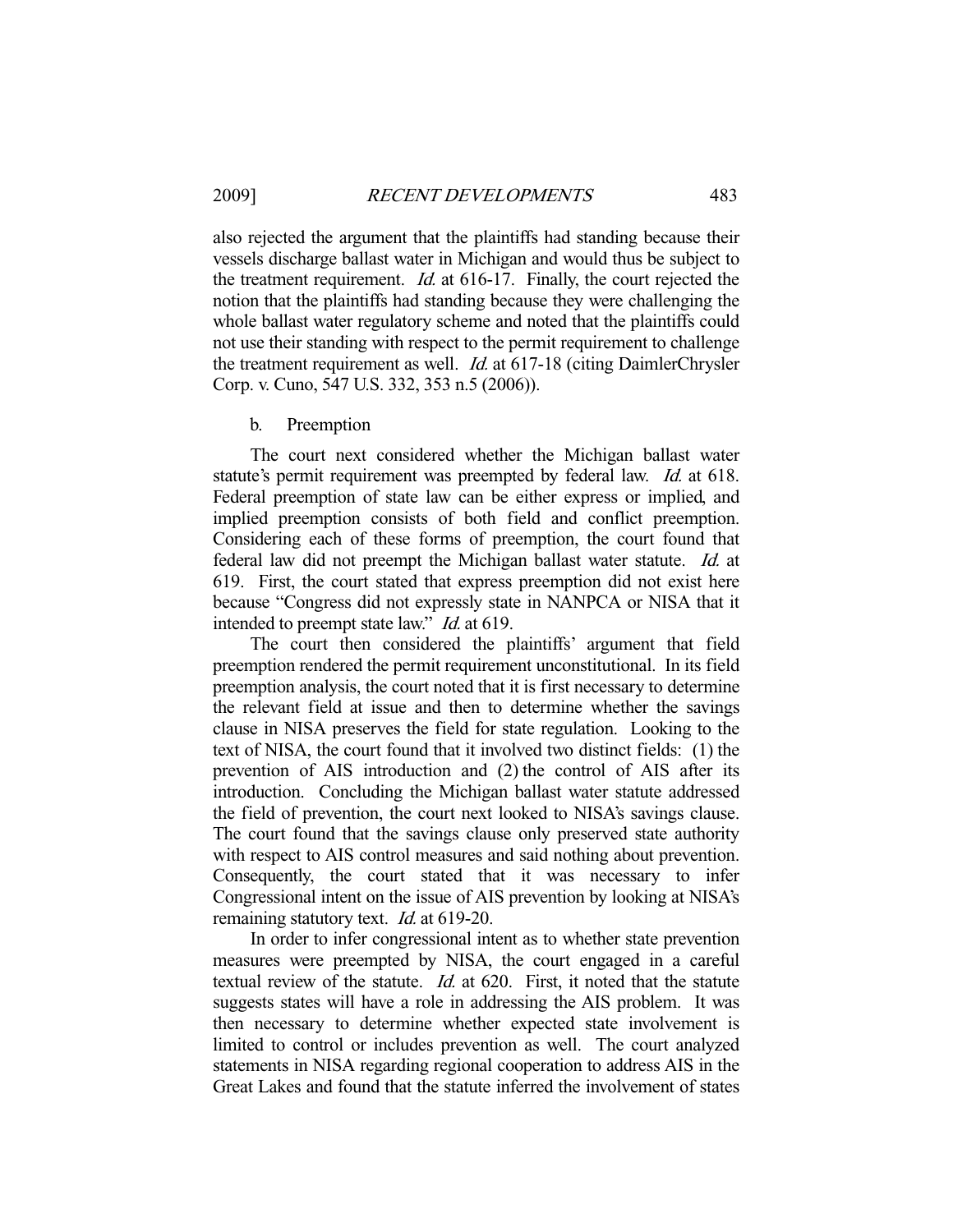with AIS prevention measures. The court found additional support for this conclusion in another section of NISA that invited state governors to submit state and local-level management plans for prevention and control programs to a task force. Id. at 620-21. Furthermore, NISA provided for potential federal funding of state management plans. Id. at 621. Accordingly, the court stated, "[N]ot only does NISA make clear that state ANS prevention measures are permissible; it actually expresses a conditional willingness to pay for them." Therefore, the court concluded, federal law did not preempt the field of AIS prevention measures. The court also rejected plaintiffs' claim that "certain aspects of maritime commerce are inherently federal and thus not subject to state regulation of any kind," finding no federal statute to support this argument, at least in this context. Id. at 622.

 Finally, the court determined that conflict preemption could not be invoked as a means to defeat the permit requirement. *Id.* at 623. Conflict preemption occurs either when it is impossible to comply with both federal and state law or when state law prevents the achievement of federal legislative goals. Id. (citing Fla. Lime & Avocado Growers, Inc. v. Paul, 373 U.S. 132, 142-43 (1963); Hines v. Davidowitz, 312 U.S. 52, 67 (1941)). The court concluded it was not impossible to comply with both the permit requirement and NISA, because the permit requirement simply required the payment of fees and the reporting of information. Furthermore, the court concluded that Michigan's ballast water statute and NISA actually shared the same purpose: to prevent the introduction and dispersal of AIS. Thus, Michigan's ballast water statute did not frustrate the achievement of congressional goals.

c. Dormant Commerce Clause

 The court next considered the plaintiffs' claim that the Michigan ballast water statute's permit requirement violated the "Dormant" Commerce Clause by burdening interstate commerce. State statutes that impose burdens evenhandedly and "[do] not 'favor in-state economic interests over out-of-state interests," *id.* at 623 (citing Brown-Forman Distillers Corp. v. N.Y. Liquor Auth., 476 U.S. 573, 579 (1986), are "'upheld unless the burden imposed on such commerce is clearly excessive in relation to the putative local benefits." *Id.* at 623 (quoting Pike v. Bruce Church, Inc., 397 U.S. 137, 142 (1970)).

 The court noted that the permit requirement did not discriminate against out-of-state interests because the statute was applicable to all oceangoing vessels, including those from Michigan. See id. at 623. Furthermore, the court concluded that in light of the high environmental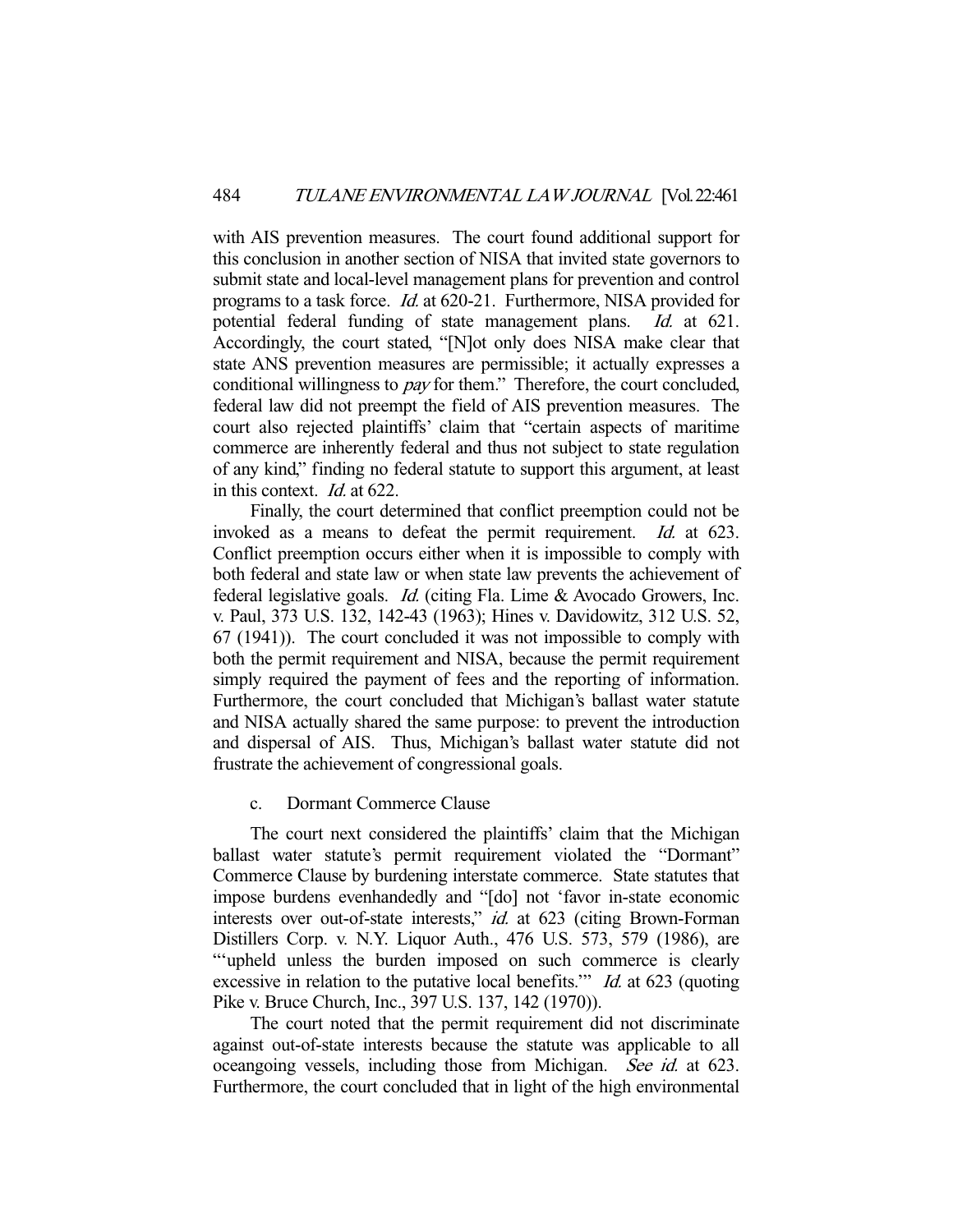and economic costs associated with AIS, even marginal success in relation to the AIS problem as a result of the permit requirement would create significant local benefits. Id. at 623-24. Such benefits contrasted with what the court determined to be the de minimis burden of the permit fees and reporting requirements. *Id.* at 624. Finally, the court noted that it would be absurd to consider the permit requirement a violation of the "Dormant" Commerce Clause when Congress "expressly contemplated" state involvement in AIS prevention when it passed NISA pursuant to its Commerce Clause power. Id. at 621, 625.

## d. Due Process Clause

 Finally, the Sixth Circuit considered plaintiffs' claim that the permit requirement violated the Fourteenth Amendment by depriving them of property without due process of law because the permit requirement applied to all oceangoing vessels, even those not discharging ballast water in Michigan. *Id.* at 624. The court noted that it was "undisputed that the permit requirement is subject only to rational-basis review," meaning that the requirement "'need only be rationally related to a legitimate government purpose' to be upheld." Id. at 624 (quoting Thompson v. Ashe, 2001 FED App. 0160P, at 407 (6th Cir.)). Accordingly, because Michigan has a legitimate interest in protecting its waters from AIS introduction via oceangoing vessels, and the permit requirement helps the MDEQ achieve compliance with the state's ballast water regulations, the permit requirement did not violate due process. *Id.* at 625.

#### 3. Conclusion

 While the outcome of the noted case is likely to be seen as a victory by environmentalists who would like to see states enact ballast water regulations that are tougher than the federal ballast water scheme, such an effect is not necessarily the ideal way to combat the AIS problem. One state's effort at stringent ballast water regulation can be thwarted by a neighboring state's lax regulation if the two states have connected waterways. After all, fish do not recognize state borders. Furthermore, if many states begin to follow the Michigan approach and enact ballast water statutes with varying permit and treatment requirements, there is a risk of a growing patchwork of obligations for shippers that undoubtedly will lead to increased costs. The problem of AIS is one that demands international cooperation and is well-suited for a uniform federal approach, albeit more stringent than that which is currently in effect. See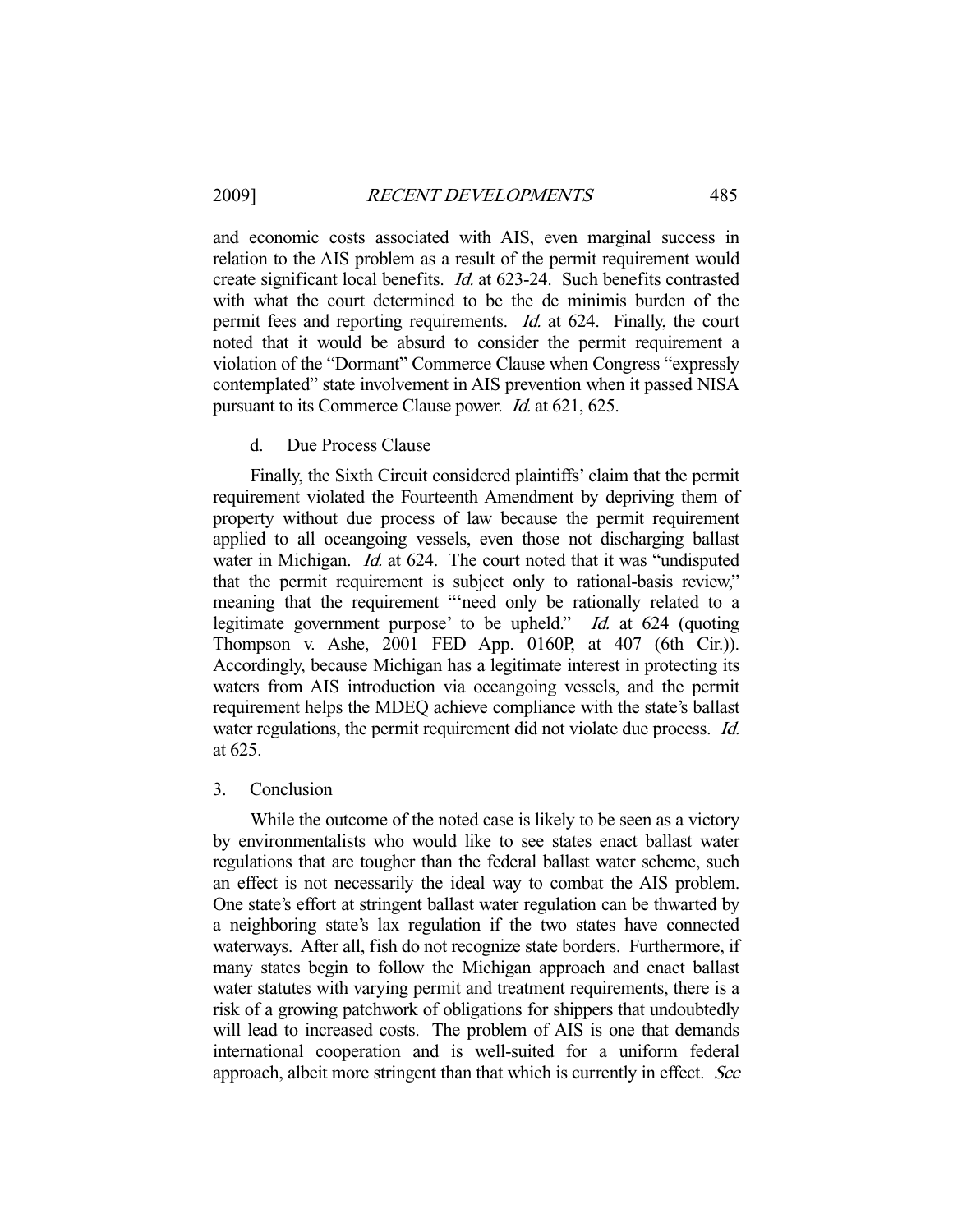Jason A. Boothe, Comment, Defending the Homeland: A Call to Action in the War Against Aquatic Invasive Species, 21 TUL. ENVTL. L.J. 407 (2008).

 Finally, it is worth mentioning that in the noted case, the court did not consider the plaintiffs' claims regarding the Michigan ballast water statute's treatment requirement, which has *much* higher compliance costs than the permit requirement. As the court noted, compliance with the treatment requirement could exceed a half-million dollars per vessel. Fednav, 2008 FED App. 0414P, at 616. While a court's preemption and Dormant Commerce Clause analyses may be similar in a case challenging the treatment requirement, and although it may be difficult to escape the notion that Congress expected state action on AIS issues when it enacted NISA, it is possible that a future case involving a challenge to the treatment requirement may be treated differently due to the significantly higher costs involved.

Jason A. Boothe

#### VII. RENEWABLE ENERGY TECHNOLOGY

The Federal Energy Regulatory Commission Issues Preliminary Permits for Hydrokinetic Projects on the Mississippi River, Order Issuing Preliminary Permit, FFP Project 24, LLC, 122 FERC ¶ 62,023 (Jan. 15, 2008)

### 1. Overview

 On January 15, 2008, the Federal Energy Regulatory Commission (FERC) issued preliminary permits to the Free Flow Power Corporation (FFP) to study the potential use of hydrokinetic energy projects on the Mississippi River. Order Issuing Preliminary Permit, FFP Project 24, LLC, 122 FERC ¶ 62,023 (Jan. 15, 2008), available at http://elibrary.ferc. gov/idmws/search/fercgensearch.asp (search 2008 Docket No. P-12844) [hereinafter FFP Project 24 Order]. While the FERC had issued other hydrokinetic preliminary permits, this was the first of many issued for the Mississippi River within Louisiana. FERC, Issued and Valid Hydrokinetic Projects Preliminary Permits, http://www.ferc.gov/ industries/hydropower/indus-act/hydrokinetics/permits-issued.asp (last visited Mar. 21, 2009). By May 28, 2008, the FERC had granted the FFP an additional thirty-one preliminary permits in the Louisiana portion of the Mississippi River. FERC, FEERC: Hydropower—Licensing— Preliminary Permits: Issued Preliminary Permits, http://www.ferc.gov/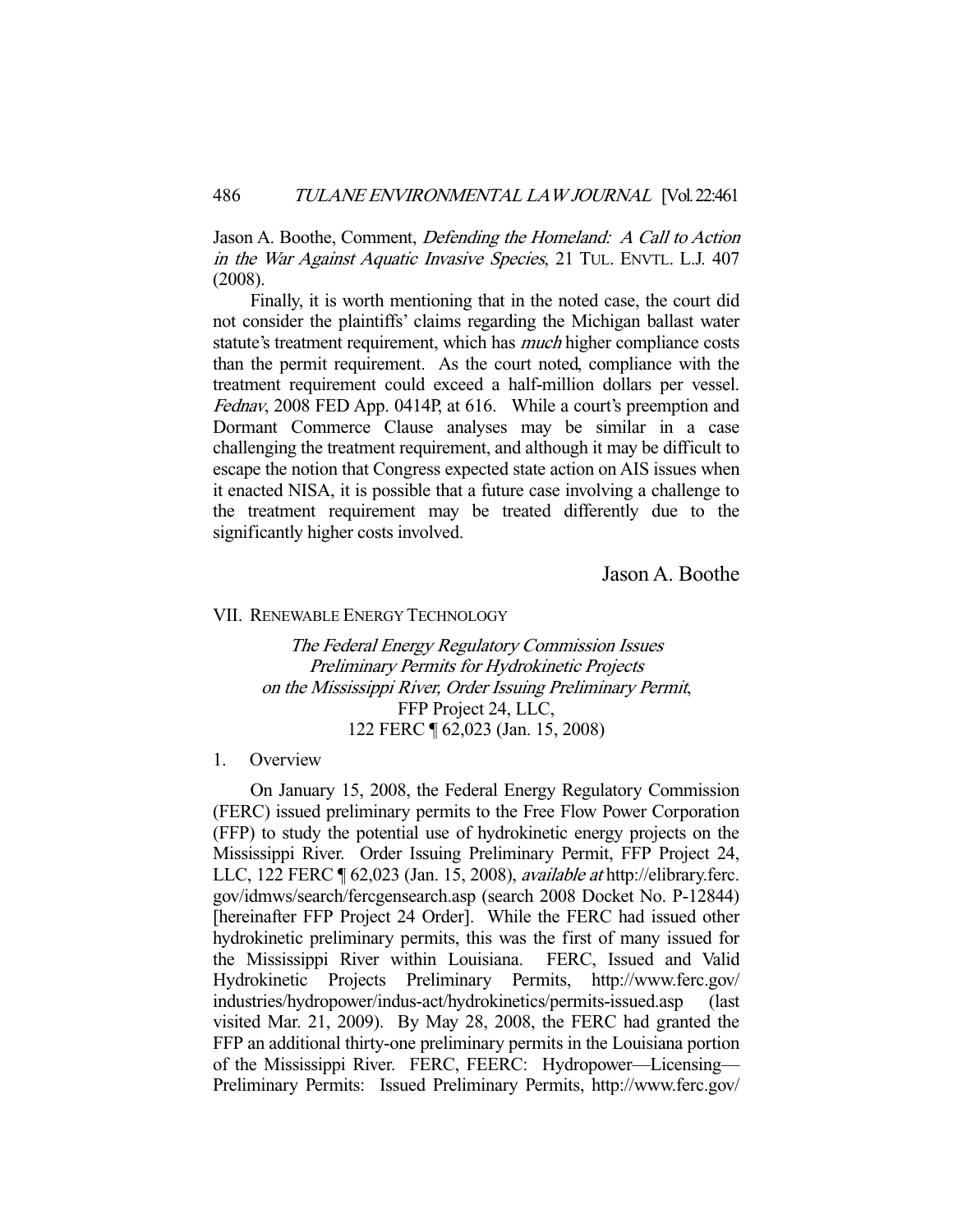industries/hydropower/gen-info/licensing/pre-permits.asp (last visited Mar. 21, 2009) [hereinafter Preliminary Permits]. The preliminary permit is not a license to construct and operate a hydrokinetic generator, but rather grants the applicant the right to study an area for the suitability of a project development prior to a formal license application. FERC, Hydropower—Licensing & Preliminary Permits, http://www.ferc.gov/ industries/hydropower/gen-info/licensing/pre-permits.asp (last visited Mar. 21, 2009).

 Renewable energy technologies offer the promise of environmentally friendly alternatives to fossil and nuclear-fueled energy generation to meet the growing demand for electricity. This is particularly important for a state like Louisiana that relies heavily on oil and natural gas. Energy Info. Admin., State Energy Profiles: Louisiana, http://tonto.eia.doe.gov/state/state\_energy\_profiles.cfm?sid=LA (last visited Mar. 25, 2009). An important emerging category of renewable energy technology is the hydrokinetic turbine, which can tap the energy of moving water but does not require dams or water diversion, as do more conventional hydroelectric facilities. Daniel Irvin, Chief Executive Officer, Free Flow Power corporation, Application for Preliminary Permit—Point Pleasant Project (July 24, 2007), available at http:// elibrary.ferc.gov/idmws/search/fercgensearch.asp (search 2007 Docket No. P-12844) [hereinafter Point Pleasant Application]. Hydrokinetic turbines are deployed on the beds of waterways and are designed to generate electricity at a cost that competes with conventional forms of generation without disrupting the aquatic or marine environment, interfering with recreational and navigational uses of water resources, or being seen above the surface of the water.

 While there are thousands of rivers in the United States, the Mississippi River is one of the largest available sources of river energy in North America. FFP, FFP Energy Projects, http://www.free-flow-power. com/index.php?id=11 (last visited Mar. 21, 2009). The FFP took the first step in tapping Mississippi's currents for electricity generation with the preliminary permits granted by the FERC.

#### 2. Background

 The FFP developed a hydrokinetic turbine to extract energy from currents in rivers and streams without building new dams. Point Pleasant Application, supra. The FFP's plan seeks to deploy turbines in arrays of multiple units spaced no less than fifty feet apart at each of the locations granted by the preliminary permits. Each location consists of between 900 and 5000 turbines configured in a series of matrices. FFP, supra.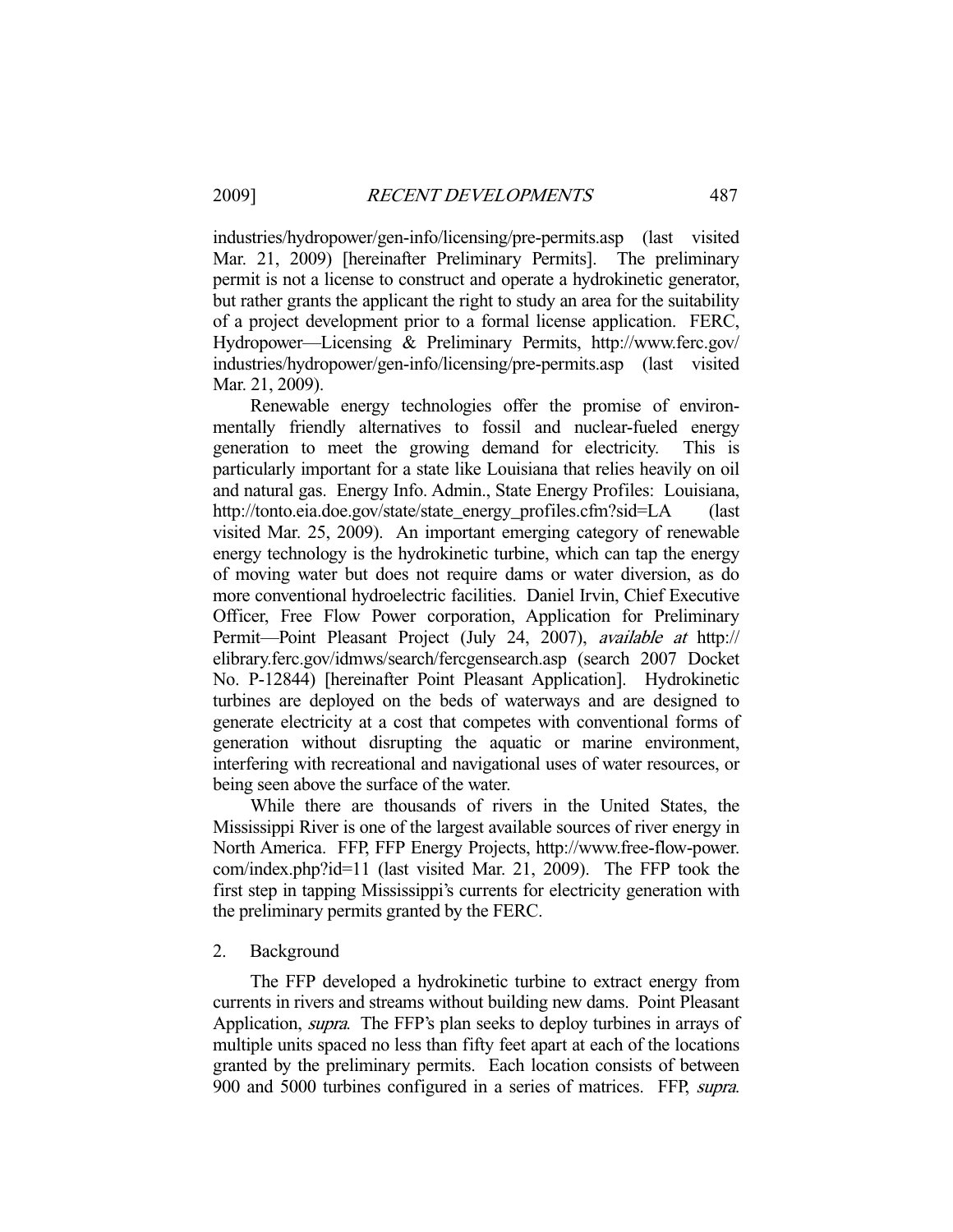Each matrix has an estimated footprint of six meters by six meters and will be moored to the river bottom using free standing pilings. In general, the FFP's facilities will use less than one percent of the area of the sites sought for development.

 As the testing ground for in-stream hydrokinetic energy production, Louisiana is poised to realize significant environmental and economic benefits. Each turbine generator is estimated to avoid sixty tons of carbon dioxide per year, which equates to 63 tons of coal, 127 barrels of oil, or 780,000 cubic feet of natural gas. FFP, Benefits of FFP Turbines and Hydrokinetics, http://free-flow-power.com/index.php?id=32 (last visited Mar. 21, 2009). Furthermore, the project has no visual impact above the surface of the water. When developed, the FFP's projects will avoid twelve million tons of carbon dioxide annually, the equivalent of 12.5 million tons of coal, 25 million barrels of oil, and 250 billion cubic feet of natural gas.

### 3. FERC's Grant of the Preliminary Permit

 Section 4(f) of the Federal Power Act (FPA) authorizes the FERC to issue preliminary permits for the purpose of enabling prospective hydropower lease applicants to complete a feasibility analysis and perform the acts required by the FPA on domestic navigable waters, defined, for purposes of the FPA, as those waters to which Congress's jurisdiction extends under the Commerce Power. 16 U.S.C. § 797(f) (2006). The purpose of a preliminary permit is to preserve the permit holder's right of first priority in applying for a license for the project that is being studied. See, e.g., Order Granting in Part and Denying in Part Request for Rehearing, Mt. Hope Waterpower Project LLP, 116 FERC ¶ 61,232 (Sept. 8, 2006), available at http://elibrary.ferc.gov/idmws/ search/fercgensearch.asp (search 2006 Docket No. P-12641) ("The purpose of a preliminary permit is to encourage hydroelectric development by affording its holder priority of application (*i.e.*, guaranteed first-to-file status) with respect to the filing of development applications for the affected site.").

 Prior to 2007, the FERC had no guidelines particular to processing permits for hydrokinetic projects because the technology did not yet exist. FERC, Timeline of Commission Actions Related to Hydrokinetics, http://www.ferc.gov/industries/hydropower/indus-act/hydrokinetics.asp (last visited Mar. 21, 2008). In February 2007, the FERC issued a Notice of Inquiry and Interim Statement of Policy seeking input in the development of procedures for reviewing and issuing preliminary permits for hydrokinetic energy devices. See Preliminary Permits for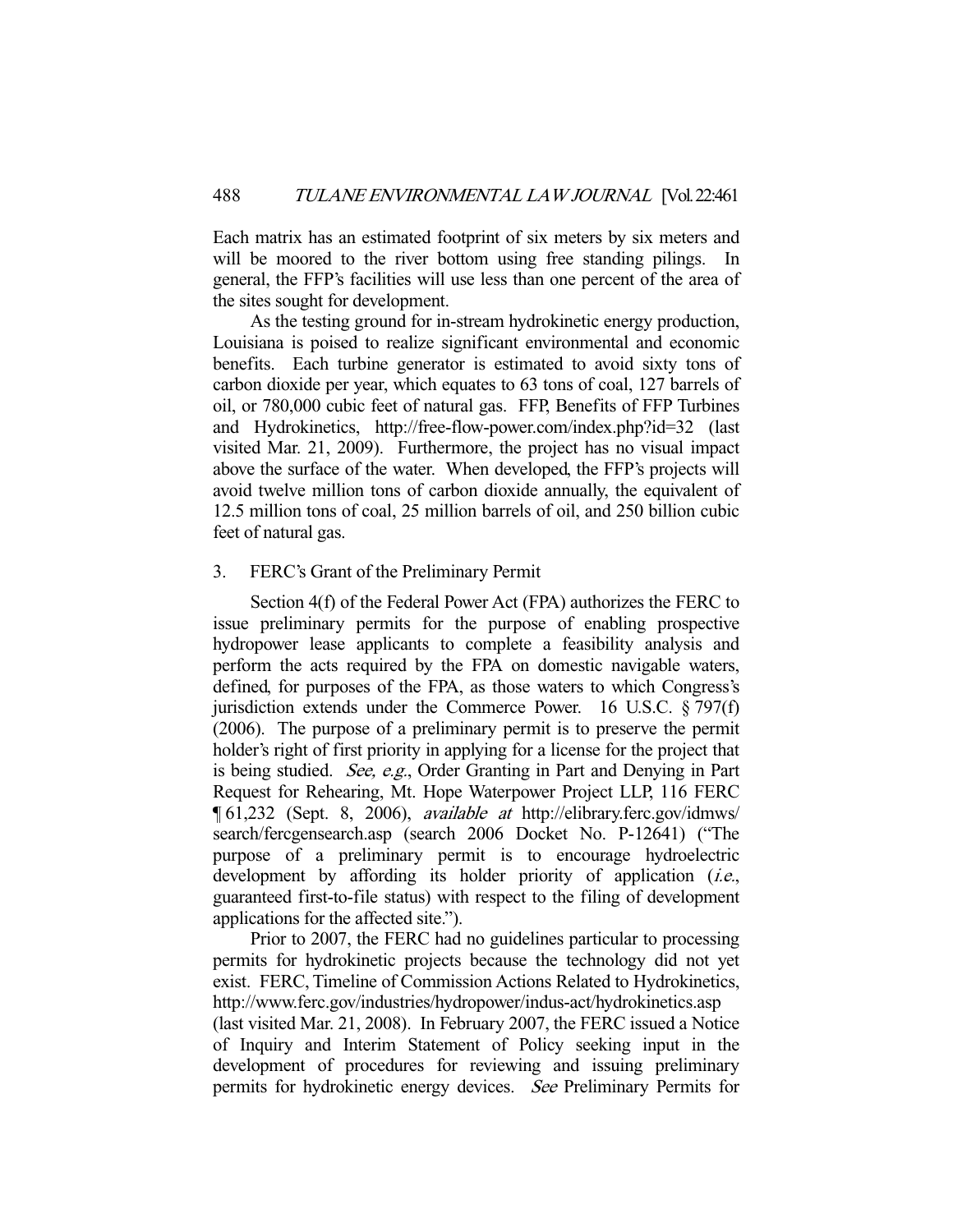Wave, Current, and Instream New Technology Hydropower Projects, Notice of Inquiry and Interim Statement of Policy, 118 FERC ¶ 61,112 (Feb. 15, 2007), available at http://www.elibrary.ferc.gov/idmws/search/ fercgensearch.asp (search 2007 Docket No. RM07-08). Based on the comments received from industry stakeholders, the FERC adopted a "strict scrutiny" approach to granting preliminary applications. Order Issuing Preliminary Permit, Reedsport OPT Wave Park, LLC, 118 FERC ¶ 61,118, *available at* http://elibrary.ferc.gov/idmws/search/ fercgensearch.asp (search 2007 Docket No. P-12713) (Feb. 16, 2007) [hereinafter Reedsport Order].

 The standard of review focuses on criteria to encourage competition and to incorporate sufficient public input and transparency in the feasibility process. To prevent site banking, the FERC determined that any new permits must be limited by boundaries. Permit issuance would also be predicated on the applicant's completion of public outreach and agency consultation reports, development of feasibility studies, and compliance with periodic deadlines for filing a notice of intent (NOI) to file a license application and a pre-application document (PAD). Furthermore, to ensure that permit holders are actively pursuing project exploration, the FERC scrutinizes the progress reports that permit holders are required to file on a semi-annual basis and reserves the right to cancel the permit.

 The prefiling process begins with preparation of the NOI and PAD pursuant to FERC Regulations. 18 C.F.R. §§ 5.5-5.6 (2006). After the filing, notice of the application is published, and interested persons and agencies have an opportunity to intervene and to present their views concerning the project and the effects of its construction and operation. Reedsport Order, supra.

 Upon receiving the FFP's first application on July 24, 2007, the FERC issued a public notice of the filing. FFP Project 24 Order, *supra*. No motions to intervene were filed. Comments were filed by the U.S. Department of the Interior (DOI) and the State of Louisiana. The DOI noted that the comments provided were intended to serve as a planning aid in the event an application for a license was pursued. Louisiana issued a letter of support for the FFP's proposal to study this new technology project.

 Upon completing a review of the FFP's applications, the FERC issued thirty-two preliminary permits to the FFP between January 15, 2008, and May 28, 2008, to study hydrokinetic turbine installation on the bed of the Mississippi River in Louisiana. Preliminary Permits Spreadsheet, *supra*. The FERC granted the FFP a thirty-six-month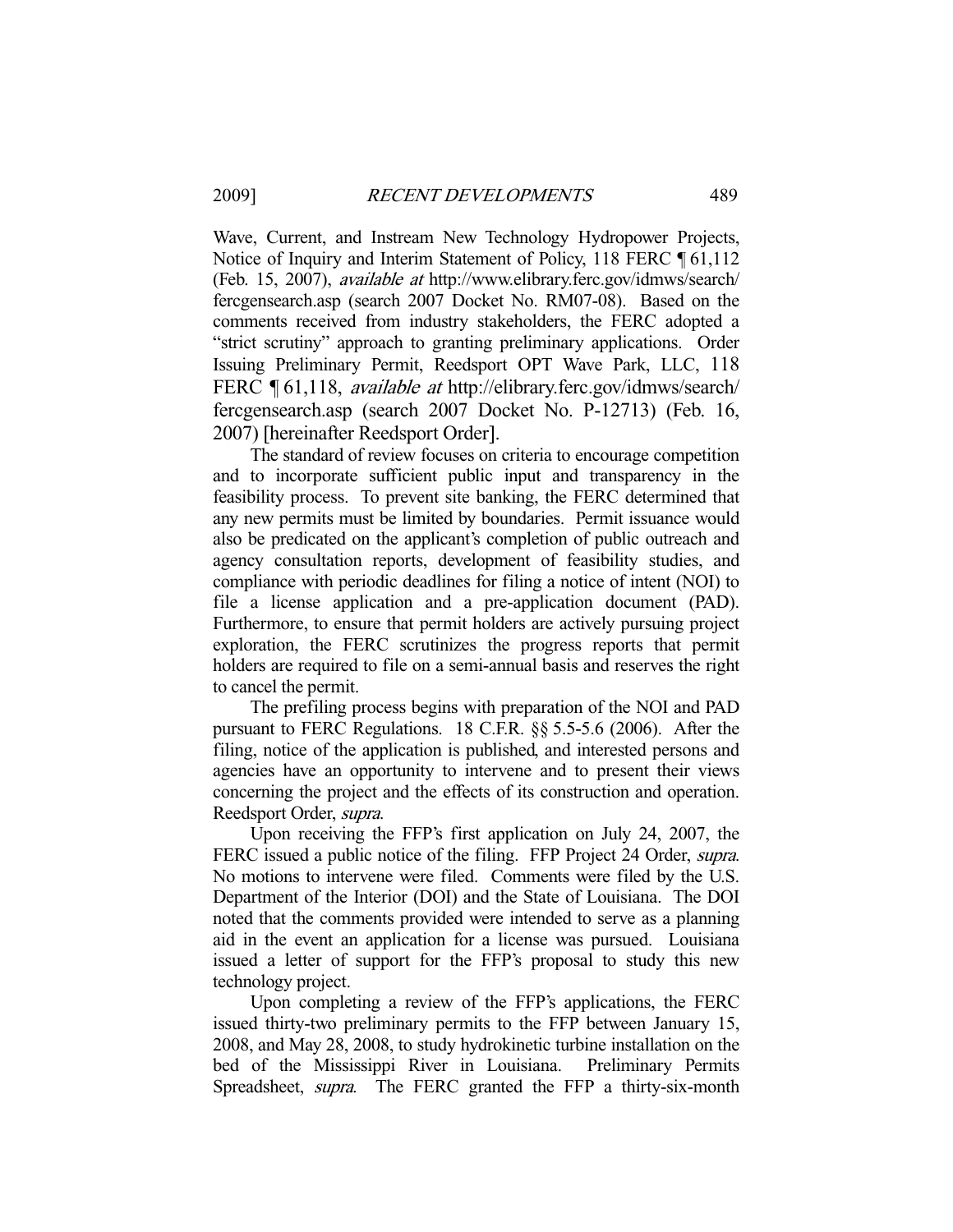period to complete a feasibility analysis, satisfy a number of criteria, and obtain all necessary federal permits prior to commencing construction. FFP Project 24 Order, *supra*, at 4. Requirements include progress reports, an NOI to file a license application, and a PAD within forty-five days. While the preliminary permit grants the applicant authority to perform tests within the designated boundaries, it also requires the applicant to restore all test sites to their original condition in order "to prevent irreparable damage to the environment of the proposed project." Id. at 6.

 The FFP is also obligated to file progress reports at the close of each six-month period from the permit's effective date. The FERC requires that each report describe, for that period, "the nature and timing of what the Permittee has done under the pre-filing requirements . . . and, where studies require access to and use of land not owned by the Permittee, the status of the Permittee's efforts to obtain permission."

Furthermore, maintaining its self-imposed "strict scrutiny" standard, the FFP Project 24 Order prohibits transferability of the permit, and maintains the right to cancel the permit "upon failure of the Permittee to prosecute diligently the activities for which a permit is issued, or for any other good cause shown." If the FFP fails to satisfy the requirements in conformity with the FERC's rules and regulations, the permit's priority status will be lost, but not revoked.

### 4. Analysis

 The FFP timely filed its application, met the FERC's standards, and complied with the periodic reporting and filing procedures. The FERC's orders issuing the preliminary permits to the FFP were appropriate. The FERC's findings, however, do not end the inquiry into the suitability of the project. While the environmental impact of hydrokinetic turbines may be less than that of conventional hydroelectric technology, uncertainty regarding its effects presents reason to proceed with caution when introducing this new activity to the marine environment. See, e.g., Ecological Effects of Wave Energy Development in the Pacific Northwest: A Scientific Workshop—Workshop Summary 2-4, available at http://hmsc.oregonstate.edu/waveenergy/WEWSummary.pdf (last visited Mar. 25, 2009) (summarizing information currently known about impacts, as compiled by workshop attendees). More exacting standards are appropriate when facing such uncertainty. The FERC should be commended for its strict scrutiny during the permitting process.